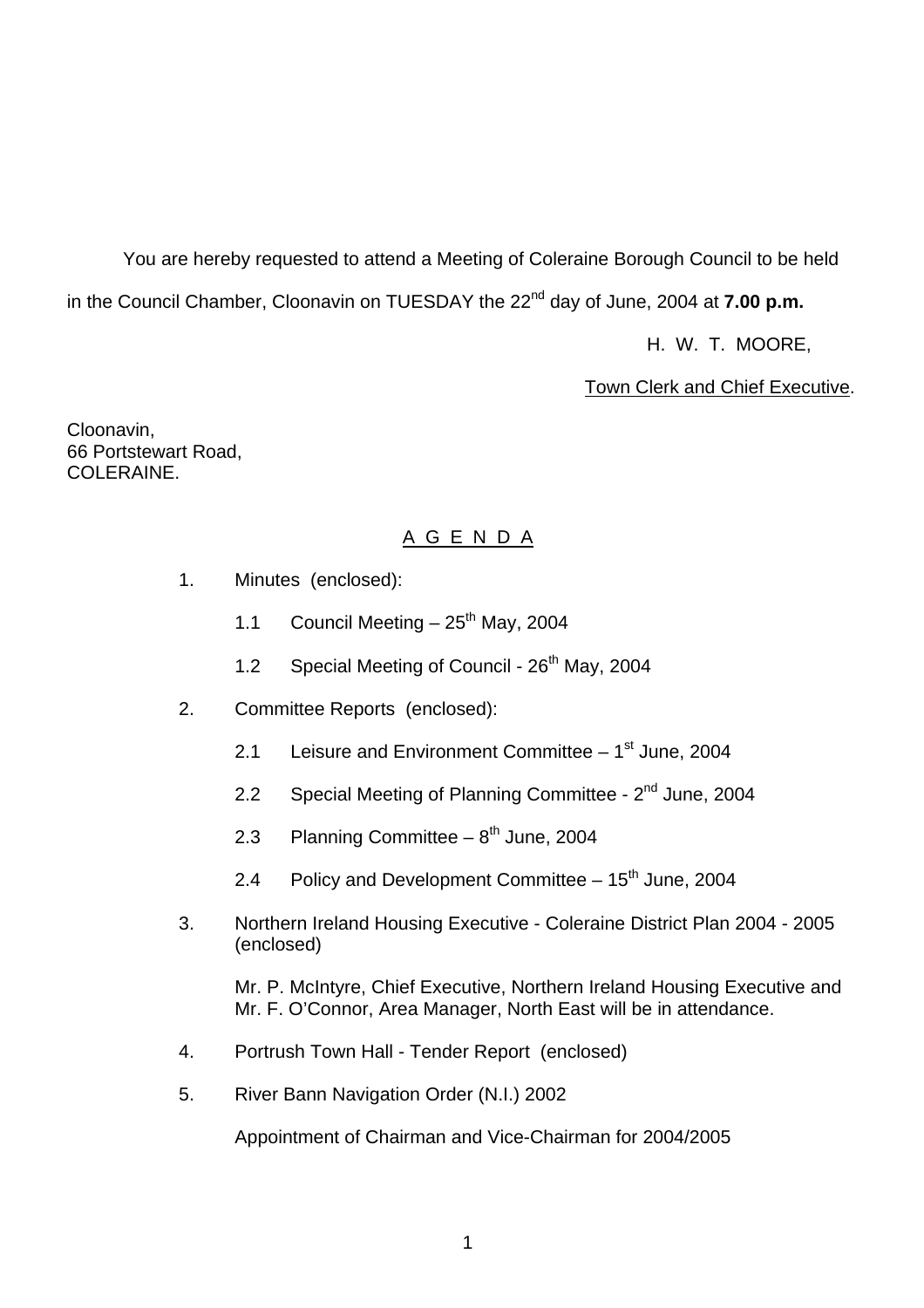- (a) Northern Health and Social Services Board Letter dated 18<sup>th</sup> May, 2004 from the Chief Executive regarding the level of support available to arthritis sufferers in the Borough (copy enclosed)
- (b) Letter dated  $24^{th}$  May, 2004 from the Private Secretary to John Spellar, MP regarding lack of affordable housing (copy enclosed)
- 7. Department for Regional Development Future Investment in the Rail Network in Northern Ireland - Position Report (previously supplied)

 Recent submission by Northern Corridors Railway Group Deputation to the Minister (enclosed)

- 8. Proposed Ice Arena**\*** (Report enclosed)
- 9. Documents for Sealing

## **Enclosed for Information:**

- (a) Department of Health, Social Services and Public Safety "Equality and Inequalities in Health and Social Care in Northern Ireland - A Statistical Overview" - Press Release
- (b) Minutes of the Northern Health and Social Services Council dated  $5^{th}$  Mav, 2004

## **\* Recommended for consideration "In Committee".**

## To: Each Member of Council. 18th June, 2004.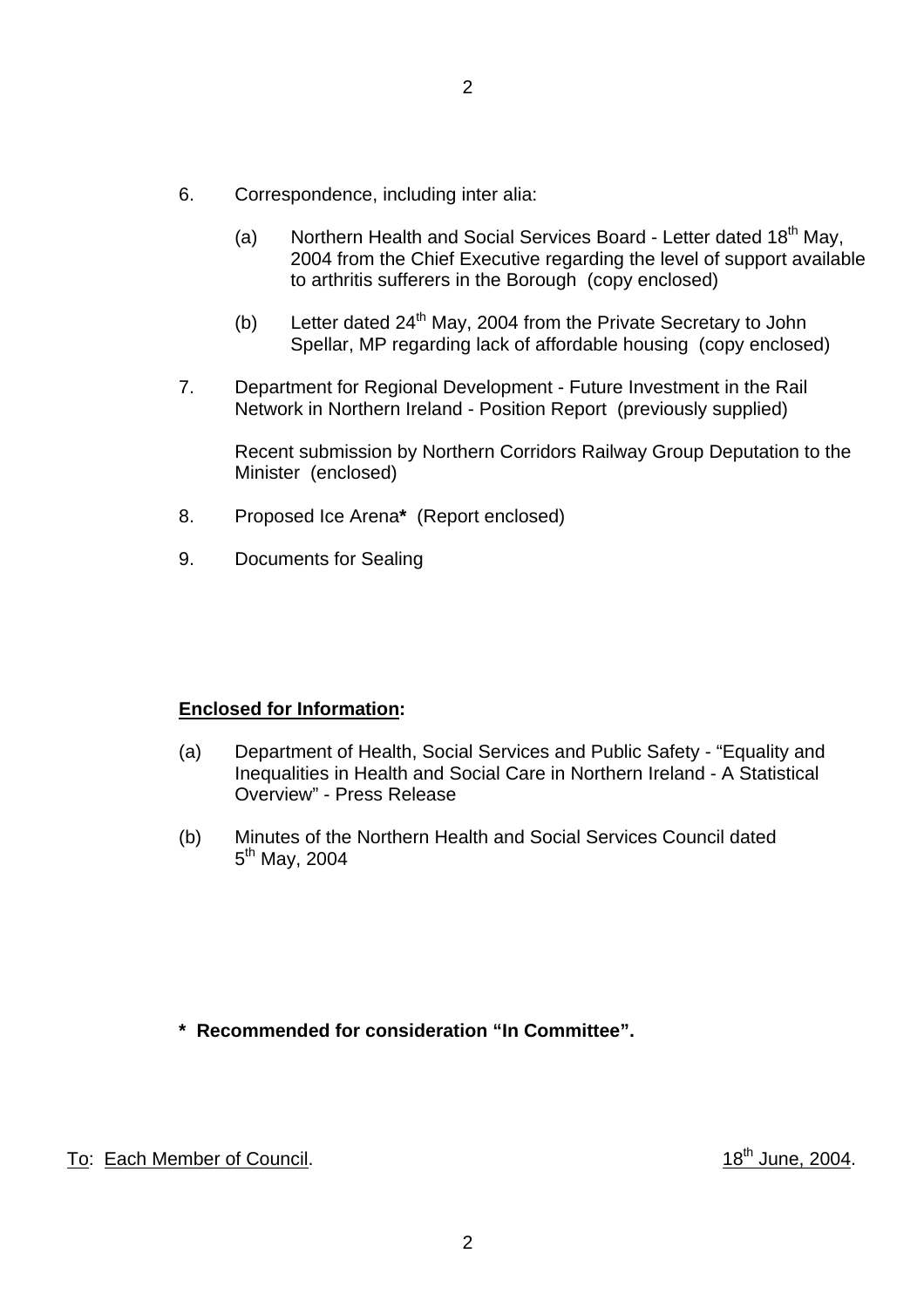## **COLERAINE BOROUGH COUNCIL**

 Minutes of proceedings of Coleraine Borough Council held in the Council Chamber, Cloonavin on Tuesday, 25<sup>th</sup> May, 2004 at 7.30 p.m.

**Convened:** As per Notice attached

**Present:** Councillor Mrs. E. A. Johnston, in the Chair

## **Aldermen**

E. T. Black (Mrs.) W. T. Creelman

## **Councillors**

C. S. Alexander (Ms.) N. F. Hillis  $($ ltems  $1.0 - 4.0)$   $($ ltems  $3.3.2 - 10.0)$ D. D. Barbour W. A. King  $($ ltems  $1.0 - 8.0)$  D. McClarty O. M. Church (Mrs.) G. L. McLaughlin J. J. Dallat R. A. McPherson E. P. Fielding (Mrs.) W. J. Watt

# **Officers in**

 **Attendance:** Town Clerk and Chief Executive, Director of Corporate Services, Director of Environmental Health, Director of Leisure Services, Director of Technical Services and Administrative Assistant

 **Apologies:** The Mayor; The Deputy Mayor; Aldermen Leonard and McClure; Councillors Deans and McQuillan

## **1.0 ELECTION OF CHAIRMAN**

In the absence of both the Mayor and the Deputy Mayor it was proposed by Councillor McPherson, seconded by Councillor Mrs. Fielding and agreed:

That Councillor Mrs. Johnston be elected to Chair the meeting.

## **2.0 MINUTES**

The Minutes of the Council Meeting of 27<sup>th</sup> April, 2004 were confirmed and signed.

## **3.0 COMMITTEE REPORTS**

| 3.1 | Committee | Leisure and Environment                                                                                   | The Vice Chairman, Alderman Mrs. Black, moved<br>the adoption of the Leisure and Environment<br>Committee Report; this was duly seconded by<br>Councillor Dallat and agreed. |
|-----|-----------|-----------------------------------------------------------------------------------------------------------|------------------------------------------------------------------------------------------------------------------------------------------------------------------------------|
|     |           | 3.1.1 Further Entertainments<br>Licence – Moneydig<br><b>Equestrian Centre,</b><br>Moneydig Road, Garvagh | An application for the grant of an Entertainments<br>Licence had been received from Mr. J. Neely,<br>30 Mullaghinch Road, Coleraine.                                         |
|     |           |                                                                                                           | Recommended:                                                                                                                                                                 |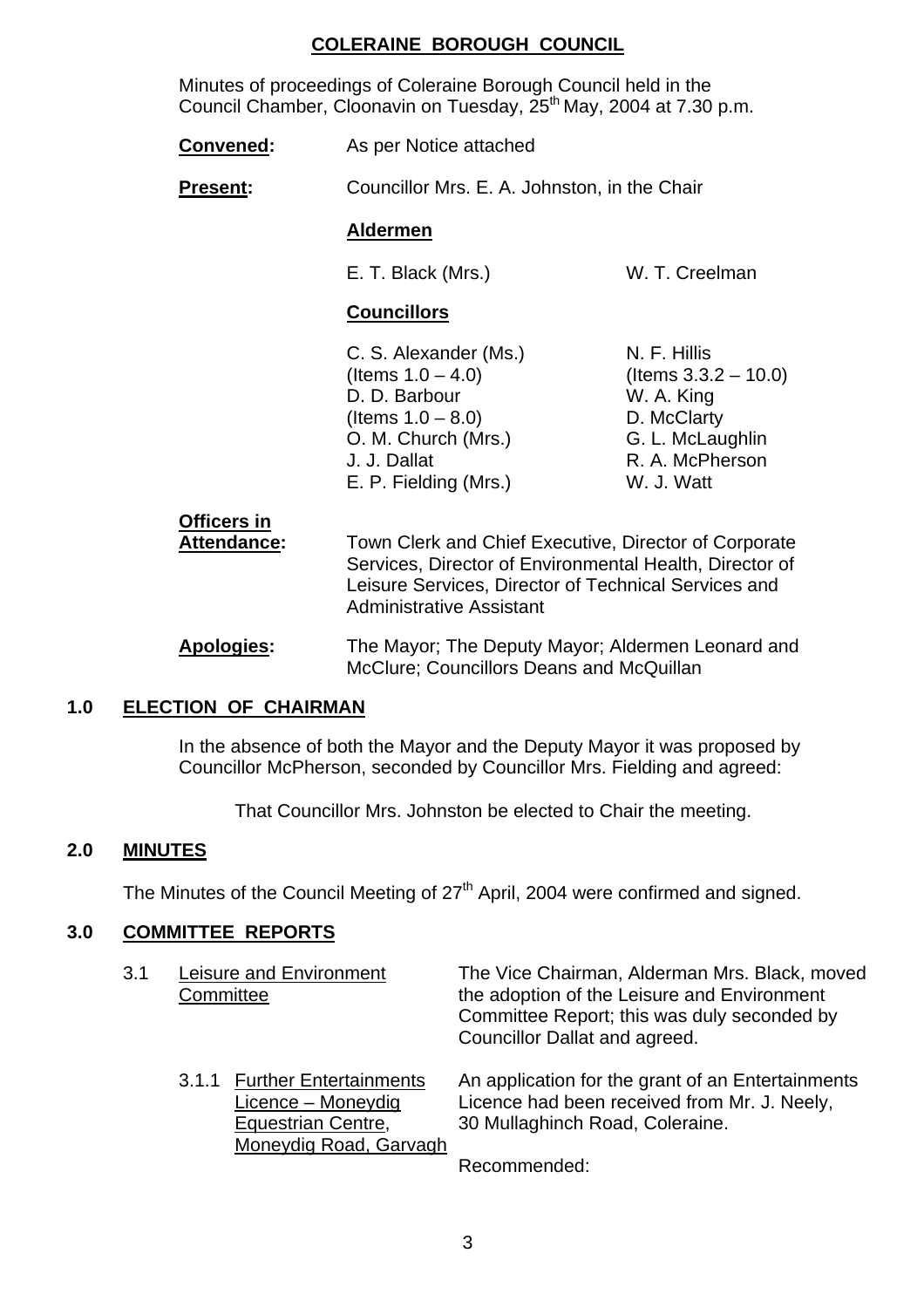That Council grant an Entertainments Licence for Saturday  $19<sup>th</sup>$  June, 2004 from 8.00pm to 1.00am subject to no objections being received and compliance with Fire Authority and any other licensing requirements.

 3.2 Planning Committee The Chairman, Councillor Watt, moved the adoption of the Planning Committee Report; this was duly seconded by Councillor Ms. Alexander and agreed.

Matters arising:

- 3.2.1 Site and Office Meetings Reference was made to non-attendance of members at previously arranged site and office meetings.
- 3.3 Special Meeting of Planning The Chairman, Councillor Watt, moved the Committee  $-12^{th}$  May, 2004 adoption of the Planning Committee Report; this was duly seconded by Councillor Ms. Alexander and agreed.
- 3.4 Policy and Development Councillor McClarty moved the adoption of the Committee **Committee** Policy and Development Committee Report; this was duly seconded by Councillor Mrs. Fielding.

Matters arising:

 3.4.1 Summer Recess The Planning Service had advised that it could facilitate one Council meeting per month during July and August, 2004 subject to the meeting being held in the afternoon.

Agreed:

 That members would meet with the Planning Service late afternoon and, following refreshments, move directly into the Council meeting.

 3.4.2 Maid of Antrim Reference was made to the recommendation of the Policy and Development Committee regarding a request for funding from the new owner of the "Maid of Antrim" and it was proposed, as an amendment, by Councillor Dallat and seconded by Councillor McLaughlin:

> That Council have discussions with the owner with a view to offering funding support.

 On being put to the meeting the amended Motion was lost with two votes for and nine votes against.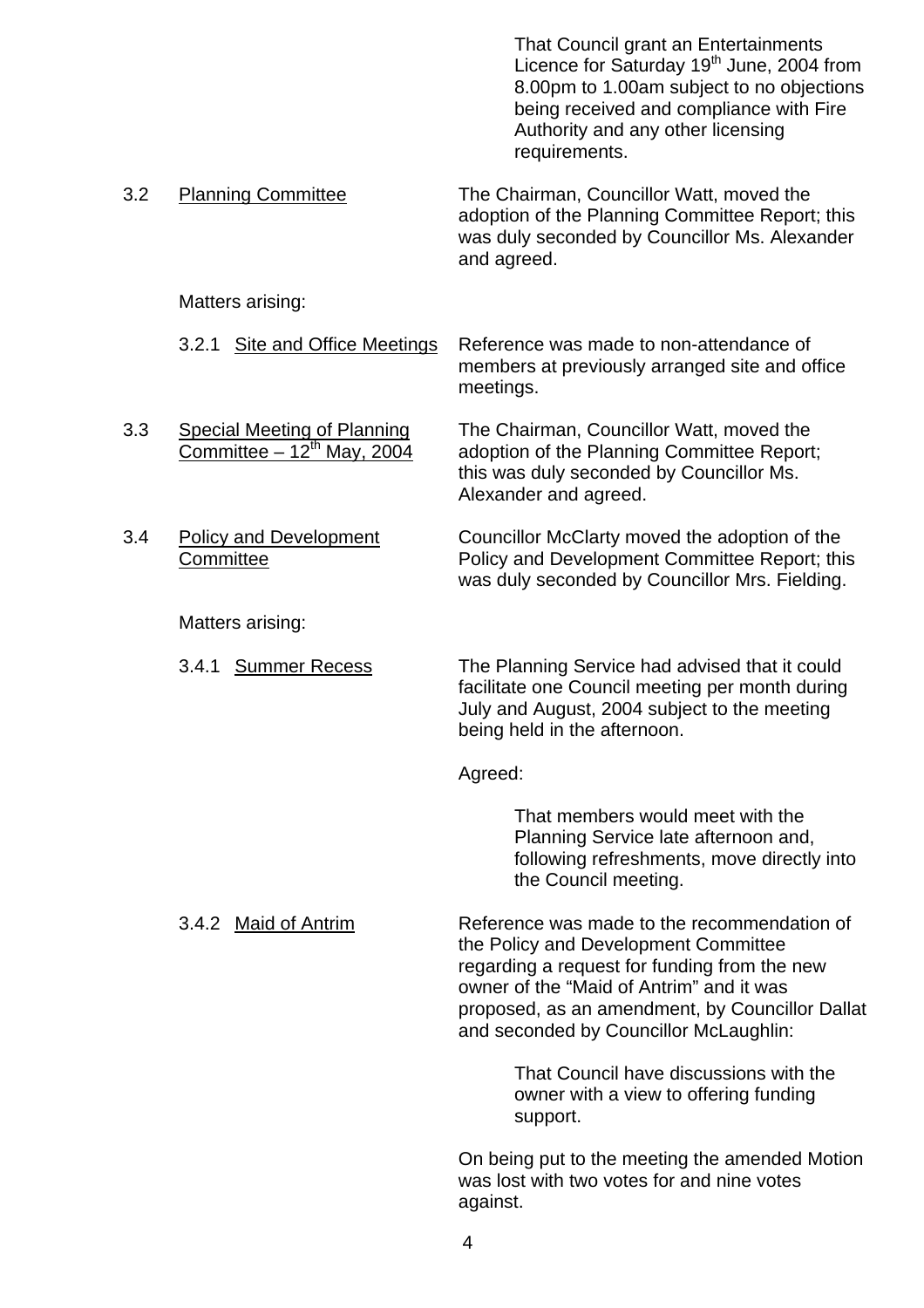The Committee Report was, therefore, adopted subject to these amendments.

## **4.0 CAUSEWAY HEALTH AND SOCIAL SERVICES TRUST**

The Chairman welcomed Ms. Norma Evans, Chief Executive, The Chairman, Mrs. Jean Jefferson and a team of officials from the Causeway Health and Social Services Trust.

Ms. Evans updated Council on the performance of the Trust over the last year, particularly with regard to:

- the significant reduction of delayed discharges;
- additional funding from the Board which had allowed an enhanced programme of elective procedures;
- advances in recruitment and management of nursing staff arising from the recent Nursing Review.

Ms. Evans also advised that funding had been agreed for an Eldercare programme for the incoming year. Discussion ensued during which the representatives answered members' questions on various issues.

The Chairman thanked Ms. Evans and her team for the informative presentation and wished them success for the incoming year.

## **5.0 SOCIAL SECURITY AGENCY**

 Consideration was given to the letter from the Social Security Agency (previously supplied) in response to Council's letter of 26<sup>th</sup> March, 2004 to the Minister, Mr. John Spellar.

Agreed:

 That the Town Clerk and Chief Executive write to the Social Security Agency accepting the offer to work in partnership with Council.

#### **6.0 ROYAL TOWN PLANNING INSTITUTE - "AFFORDABILITY IN THE HOUSING MARKET"**

This event would be held on Thursday 10<sup>th</sup> June, 2004 in Belfast Castle. Whilst it was noted that this was the date of the European elections, any members interested in attending were requested to contact the Administrative Assistant.

## **7.0 NORTHERN IRELAND OFFICE**

Read letter from the Private Secretary to Ian Pearson, MP, advising of the commencement of a review of all town centre security barriers throughout Northern Ireland and welcoming the views of Council.

Noted.

## **8.0 DEPARTMENT FOR REGIONAL DEVELOPMENT - FUTURE INVESTMENT**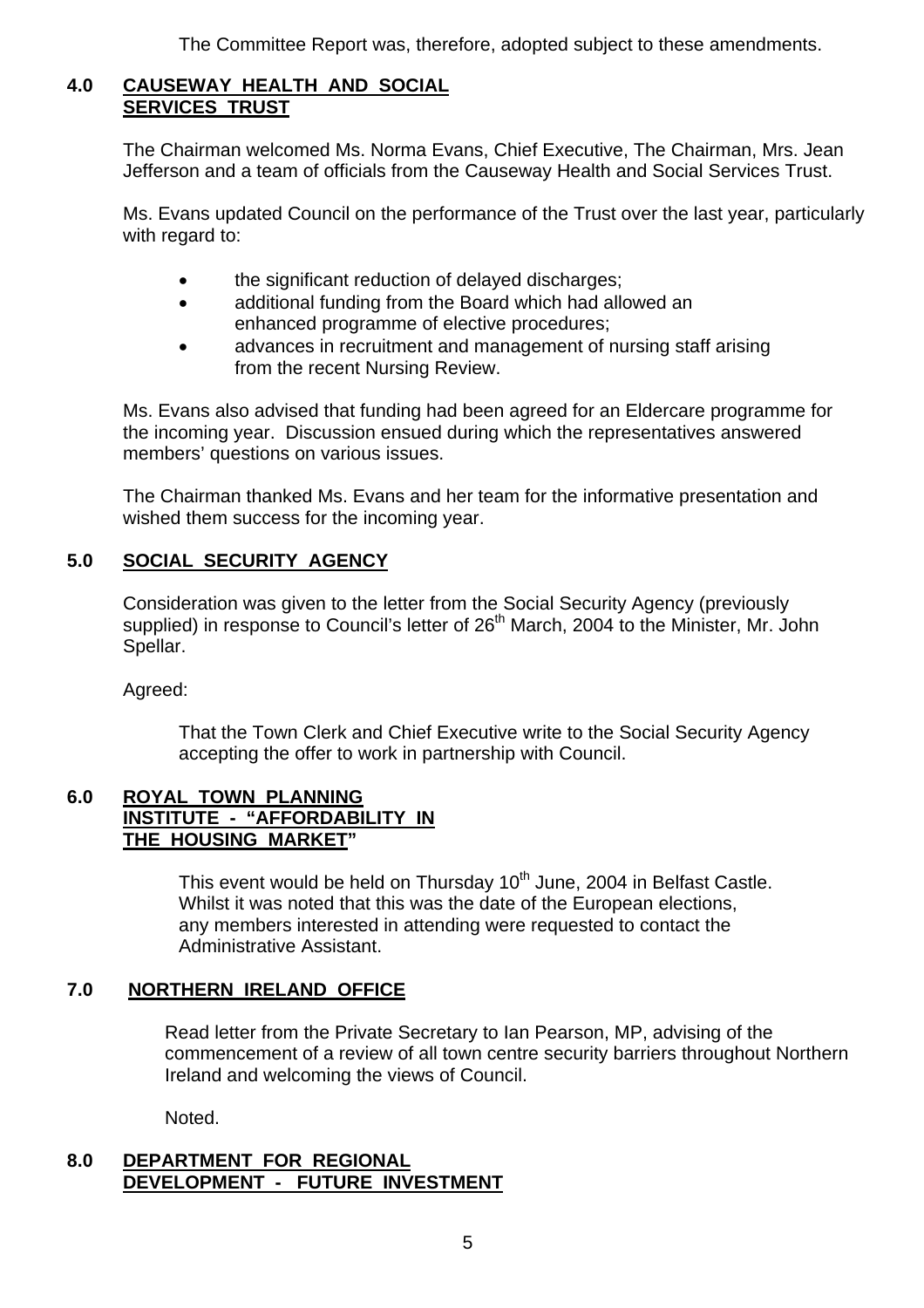### **IN THE RAIL NETWORK IN NORTHERN IRELAND - CONSULTATION PAPER**

It was noted that the Northern Corridors Railway Group intended to formulate a substantive response to this consultation document and that a report would be presented to Council in June.

## **9.0 NORTHERN CORRIDOR RAILWAYS GROUP**

Tabled:

Statement presented to Mr. John Spellar, M.P. on 25<sup>th</sup> May, 2004.

## **10.0 DOCUMENTS FOR SEALING**

Resolved:

That the following documents be sealed:

| 1. Agreement and Counterpart | (a) | Council and Mr. S. Bruce, 11 Knockan<br>Crescent, Ballymena:<br>Ice-Cream Rights etc. 2004/2007 - East<br><b>Strand Car Park, Portrush</b> |
|------------------------------|-----|--------------------------------------------------------------------------------------------------------------------------------------------|
|                              | (b) | Council and Mr. R. Guy, 17 Ballyfore<br>Gardens, Ballyduff, Newtownabbey:<br>Ice-Cream Rights etc. 2004/2007 -<br>Castlerock Beach.        |
|                              | (c) | Council and Mr. D. O'Kane, 68 Broomhill<br>Park, Coleraine:<br>Ice-Cream Rights etc. 2004/2007 -<br>Downhill Beach.                        |
| 2. Cemetery Titles           |     | Grant of Right of Burial – Deeds Register Nos.<br>2995 - 3005 inclusive:                                                                   |
|                              |     | Agherton<br><b>Ballywillan</b><br>4<br>Coleraine<br>$\overline{4}$<br>Kilrea<br>3<br>Portstewart                                           |
|                              |     | <b>Advance Deeds</b><br>Register Nos. 0074 - 0076 inclusive:                                                                               |
|                              |     | Agherton<br>1<br><b>Ballywillan</b><br>Coleraine<br>$\overline{2}$<br>Portstewart                                                          |
| 3. Car Loan Agreements       |     | (a) Director of Leisure Services                                                                                                           |

- 
- 
- (b) Director of Technical Services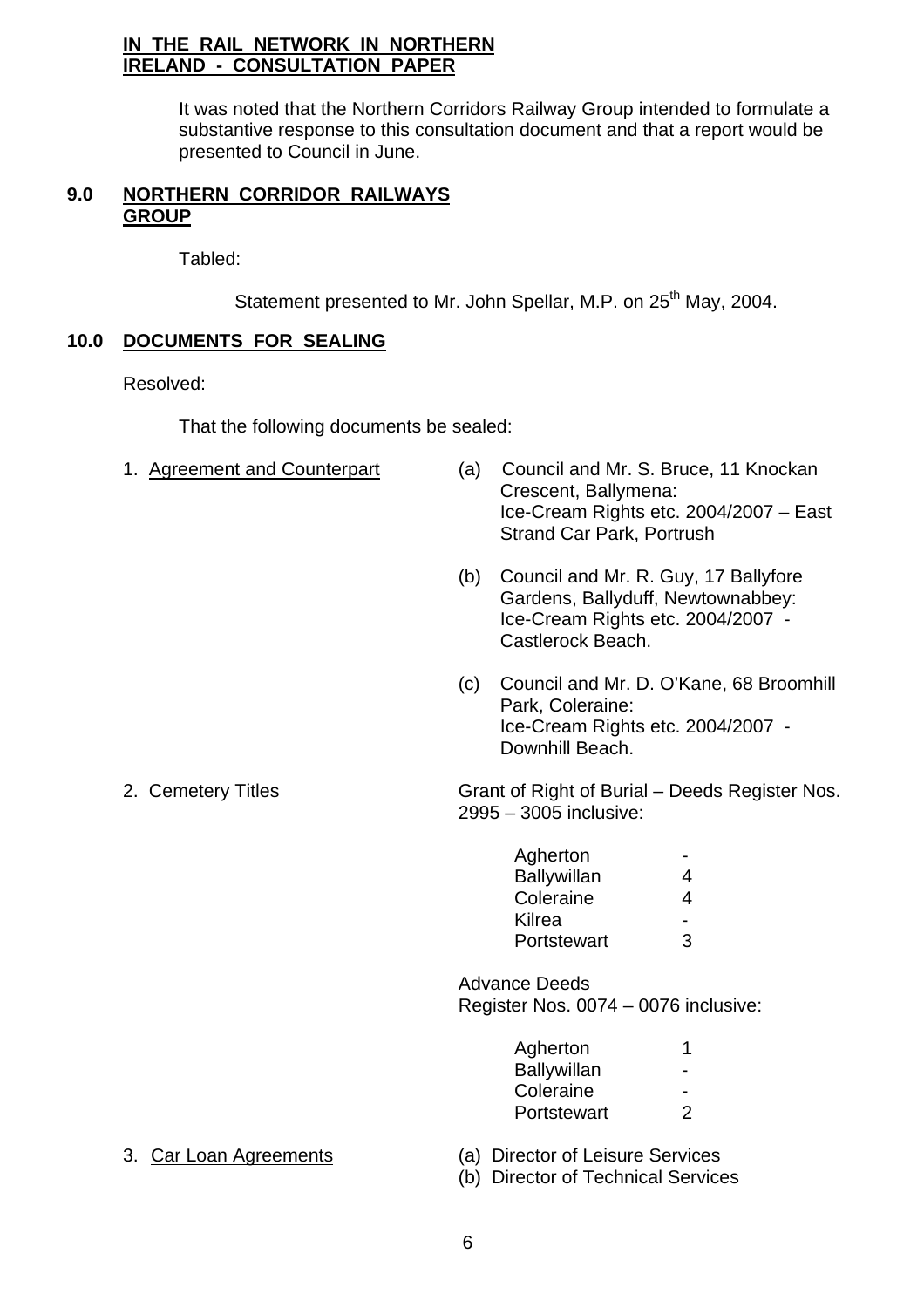#### **SPECIAL MEETING OF COUNCIL**

| Convened: | To discuss the Roads Service $-$ Northern Division $-$ |
|-----------|--------------------------------------------------------|
|           | Roads Report 2004-2005                                 |

#### **Present: Aldermen**

P. E. A. Armitage (Mrs.) W. J. McClure (Items 1.0 - 2.0) E. T. Black (Mrs.) (Items  $1.0 - 2.0$ )

#### **Councillors**

|             | C. S. Alexander (Ms.) | N. F. Hillis          |
|-------------|-----------------------|-----------------------|
|             | (Items $1.0 - 2.0$ )  | (Items $1.0 - 2.0$ )  |
|             | J. M. Bradley         | E. A. Johnston (Mrs.) |
|             | (Items $2.0 - 3.0$ )  | G. L. McLaughlin      |
|             | O. M. Church (Mrs.)   | R. A. McPherson       |
|             | J. J. Dallat          | W. J. Watt            |
|             | E. P. Fielding (Mrs.) | (Items $1.0 - 2.0$ )  |
| Officers in |                       |                       |

| Attendance: | Administrative Officer and Administrative Assistant |
|-------------|-----------------------------------------------------|
| Apologies:  | The Mayor and Deputy Mayor                          |

## Councillors Deans, King and McQuillan

## **1.0 APPOINTMENT OF CHAIRMAN**

 In the absence of both the Mayor and the Deputy Mayor it was proposed by Councillor Watt, seconded by Councillor Mrs. Johnston and agreed:

That Councillor McPherson be appointed Chairman for the Meeting.

## **2.0 ROADS SERVICE REPORT 2004 - 2005**

 The Chairman welcomed Dr. A. McC. Murray, Divisional Roads Manager and Mr. M. Glover, Section Engineer from Roads Service who were present to address Council on the Roads Service Report 2004 – 2005 (previously supplied).

 The representatives expanded on the issues contained in the Report and a full discussion ensued during which they answered various members' questions.

 The proposal to construct a roundabout at the junction of Dunhill Road/Drumcroone Road, Coleraine was welcomed by members.

The Chairman thanked Dr. Murray and Mr. Glover for their informative presentation.

#### **3.0 MASTERAGWEE CRESCENT/QUILLY ROAD, COLERAINE**

 Read letter from the residents of Masteragwee Crescent, Coleraine expressing concern regarding the problems of dangerous overtaking at the entrance to Masteragwee Crescent and also the need for a footpath. The residents requested a meeting with Roads Service to address these issues.

The representatives from Roads Service agreed to investigate the matter.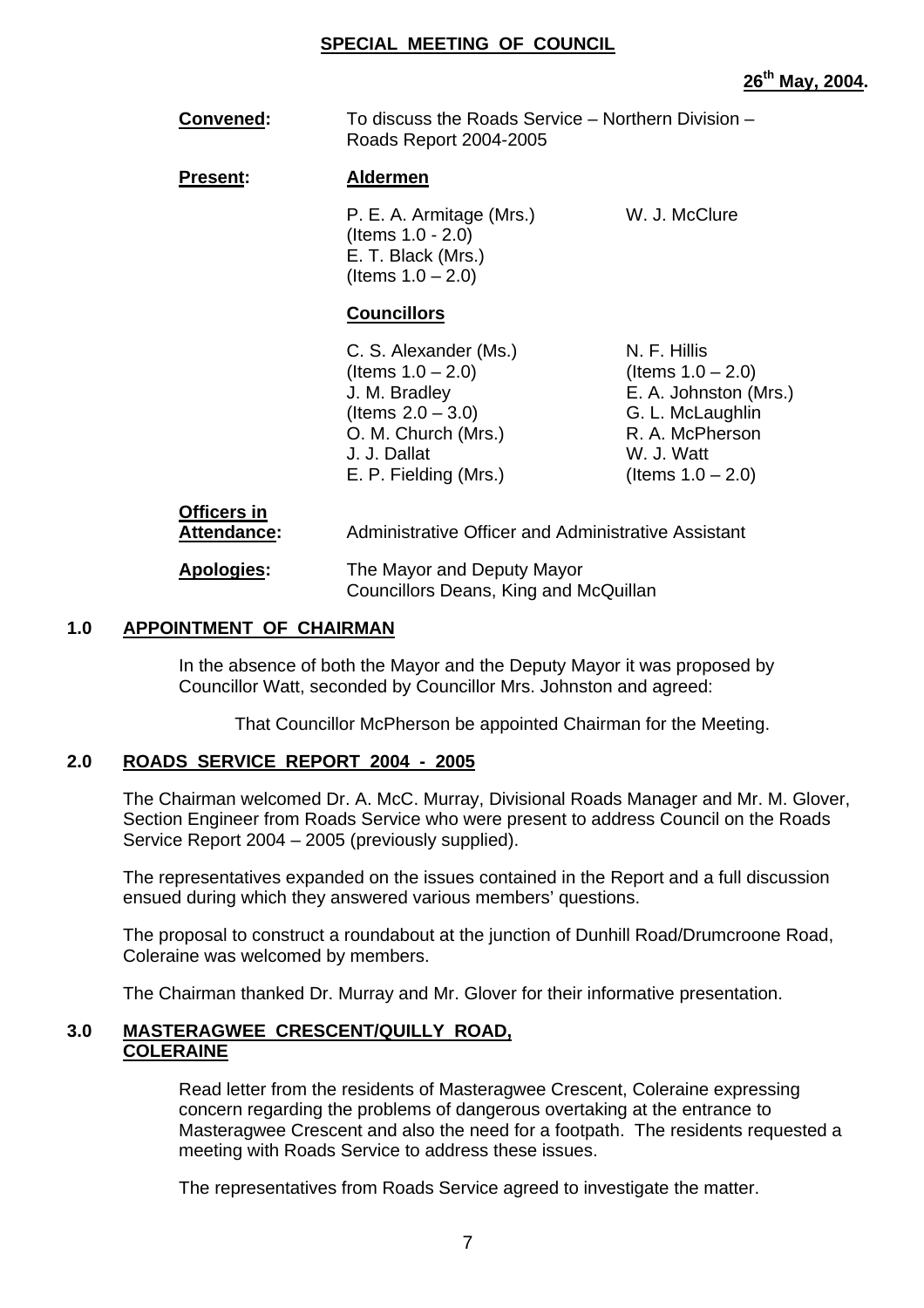### **LEISURE AND ENVIRONMENT COMMITTEE**

**1st June, 2004.** 

## **Present:** Councillor T. J. Deans, in the Chair

The Mayor, Councillor R. D. Stewart

The Deputy Mayor, Councillor E. M. Mullan

#### **Aldermen**

P. E. A. Armitage (Mrs.) B. Leonard (Items 1.0 - 4.0) (Items 1.0 - 4.0) E. T. Black (Mrs.) W. J. McClure W. T. Creelman (Items 1.0 - 4.0)

## **Councillors**

C. S. Alexander (Ms.) W. A. King (Items 1.0 - 4.0) D. McClarty O. M. Church (Mrs.) **G. L. McLaughlin** J. J. Dallat R. A. McPherson E. P. Fielding (Mrs.) A. McQuillan N. F. Hillis (Items 1.0 - 4.0) E. A. Johnston (Mrs.) W. J. Watt (Items 1.0 - 4.0)

## **Officers in**

Attendance: Town Clerk and Chief Executive, Director of Technical Services, Director of Leisure Services, Director of Environmental Health, District Building Control Officer (Items 1.0 - 4.0), Leisure Services Officer (Facilities) and Administrative Assistant

## **Apologies:** Councillors Barbour and Bradley

## **1.0 MACOSQUIN DISTRICT ORANGE LODGE**

The Chairman welcomed Messrs. L. Graham, M. Graham and M. Cauley from Macosquin District Orange Lodge (L.O.L. 8) who were in attendance to make a presentation requesting financial assistance for 12<sup>th</sup> July Celebrations 2004.

Mr. Graham elaborated on the proposal to run a Festival of Events within the Borough (report circulated) from Thursday,  $8^{th}$  July to Monday, 12<sup>th</sup> July. These events would give the Orange Institution an opportunity to provide an educational and historical experience for the people of the Borough.

Council was asked to make a financial contribution towards the total cost of the festival which was estimated at £7,830.00.

A full discussion ensued on this topic during which Mr. Graham answered various members' questions.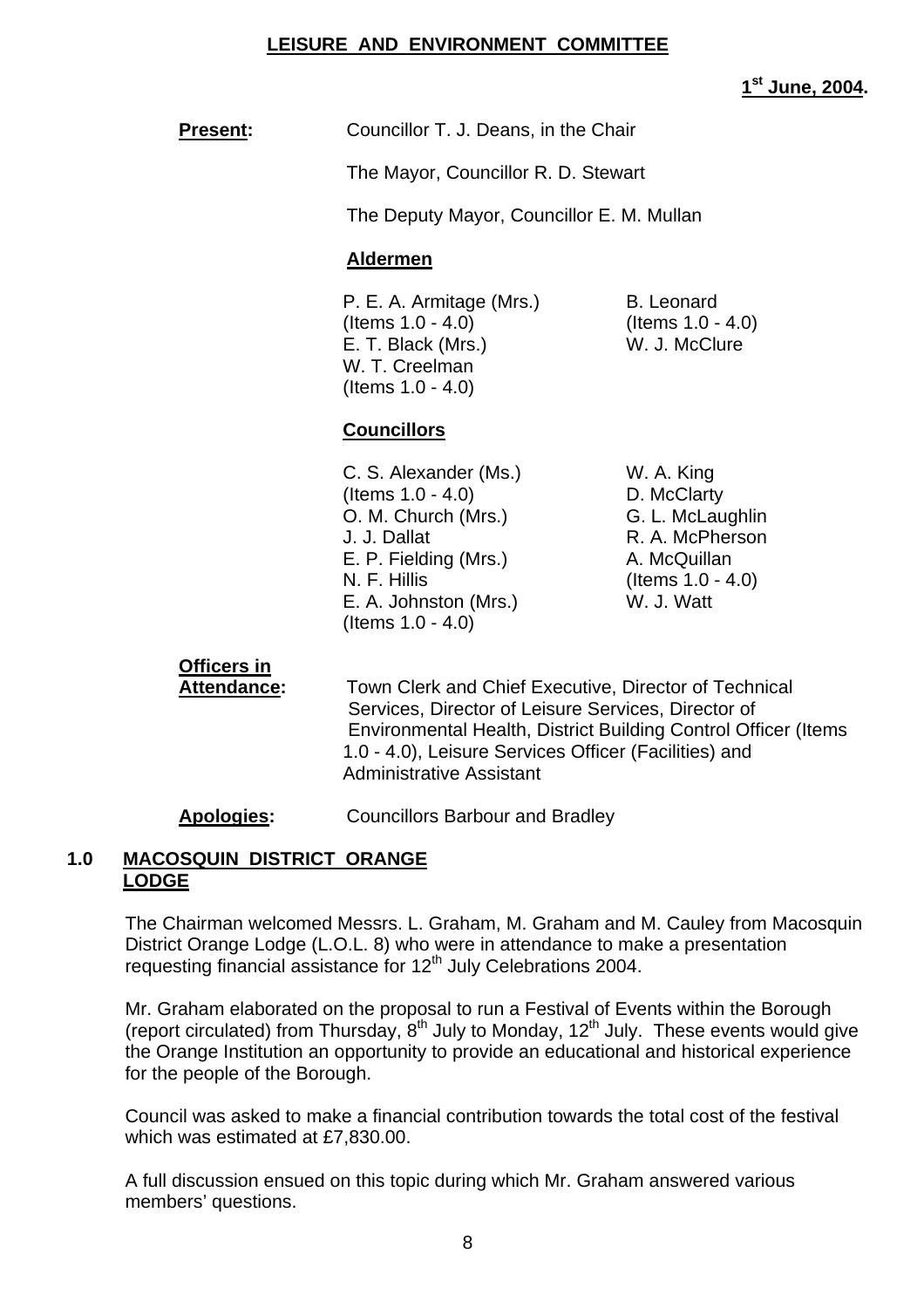It was proposed by Alderman McClure and seconded by Councillor McClarty:

 That Council contribute £4,500.00 towards the cost of the Festival of Events.

On being put to the vote the proposal was carried by fifteen votes to one.

The Chairman thanked the representatives for their attendance.

## **2.0 TECHNICAL SERVICES REPORT**

The report of the Director of Technical Services was considered (previously supplied).

Matters arising:

## 2.1 DRD Roads Service

|     | Hamilton Place Lane,<br>2.1.1<br>Portrush     | DRD Roads Service proposed to extend<br>the waiting restriction on part of Hamilton<br>Place Lane, Portrush.                        |
|-----|-----------------------------------------------|-------------------------------------------------------------------------------------------------------------------------------------|
|     |                                               | The restriction would be for<br>approximately 30m on both sides of<br>Hamilton Place Lane from its junction<br>with Hamilton Place. |
|     |                                               | Council is recommended to agree.                                                                                                    |
| 2.2 | Coleraine Town Hall -<br><b>Bird Proofing</b> | Consideration was given to proposals as<br>detailed in the report regarding bird proofing<br>works at Coleraine Town Hall.          |
|     |                                               | The estimated cost of such works was in the<br>region of £25,000 $-$ £30,000.                                                       |
|     |                                               | Council is recommended to agree to such a                                                                                           |

2.3 Vehicle Tenders **Four tenders had been received for the supply** and delivery of 1 No. Trailer Mounted Access Platform viz:

scheme being included in the 2005/6 budget.

|    | Tenderer                | Make           | Price   |
|----|-------------------------|----------------|---------|
|    | P J Allan Sales &       | Niftylift 120T | £13,700 |
|    | Services (Leicester)    |                |         |
| 2. | Davin Platforms Ltd     | Niftylift 120T | £14,400 |
|    | (Donegal)               |                |         |
| 3. | Highway Plant (Belfast) | Niftylift 120T | £14,750 |
| 4. | Highway Plant (Belfast) | Genie T234/20  | £13,275 |

The Genie T234/20 offered in Tender No.4 is a battery only operated machine and this would obviously restrict working time to battery capacity. The Niftylift 120T is a Bi Energy (engine and battery) machine offering greater flexibility in on site working arrangements.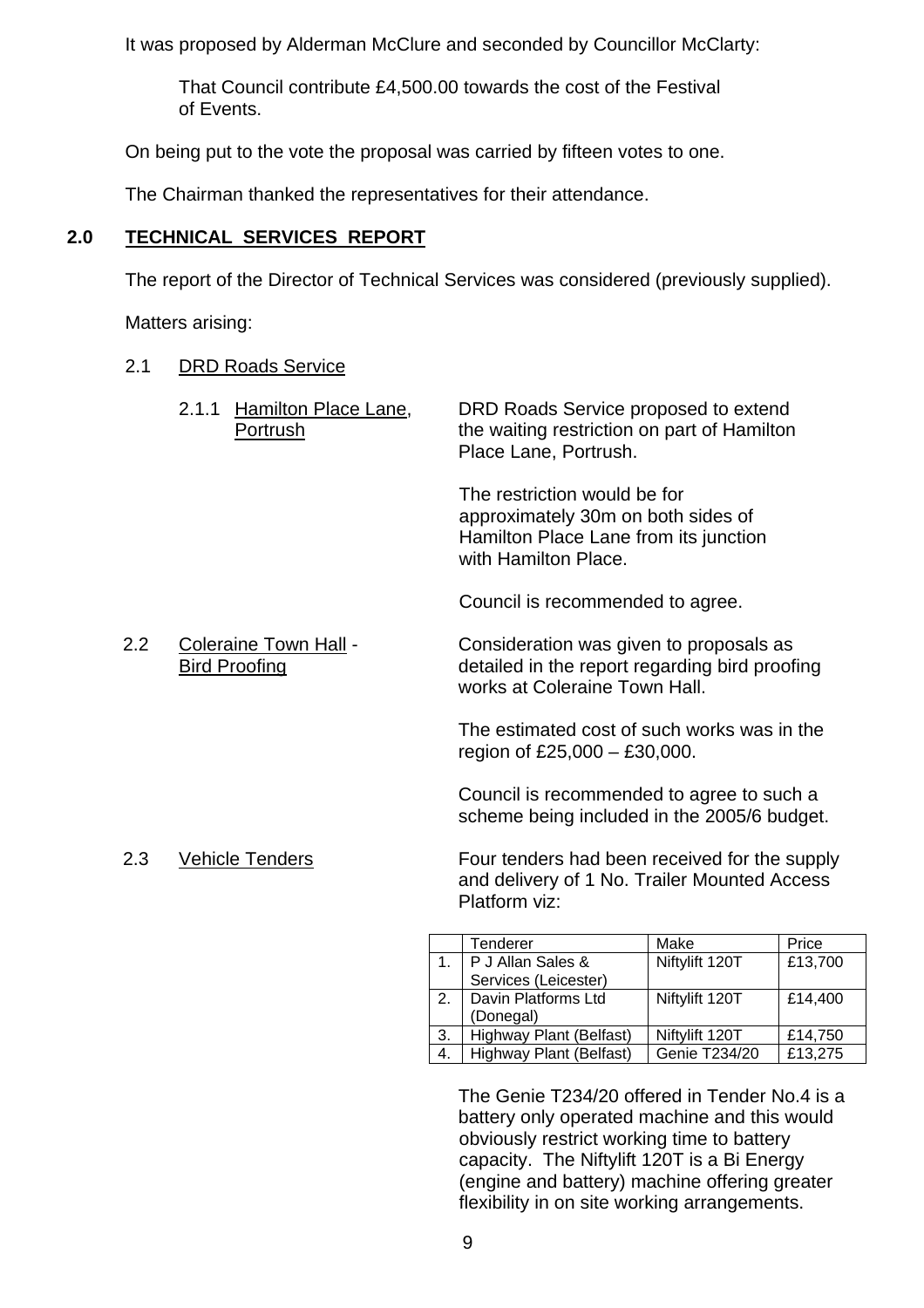Council is recommended to accept the tender from P. J. Allan for a Niftylift 120T at a cost of thirteen thousand seven hundred pounds (£13,700).

2.4 Street Trading Licences Council is recommended to renew for twelve months from 29<sup>th</sup> May, 2004 eleven stationary and seven mobile Street Trading Licences as follows:

| <b>Applicant</b>                                                            | Location                                                            | <b>Commodity</b>                               |
|-----------------------------------------------------------------------------|---------------------------------------------------------------------|------------------------------------------------|
| <b>Garth William Reid</b><br>174 Gateside Park<br>Coleraine                 | Car Park opposite shops at<br><b>Greenmount Avenue</b><br>Coleraine | Fresh Fish                                     |
| Ms Tracy Anne<br>Watton<br>8 Ashdale<br>Coleraine                           | Lansdowne Road<br>Portrush                                          | Hot Food, Minerals, Tea & Coffee               |
| <b>Robert James</b><br>Laverty<br>108 Ballyrashane<br><b>Road Coleraine</b> | Car Park At Harpur's<br><b>Hill Coleraine</b>                       | Hot Food, Teas, Minerals & Coffee              |
| <b>Feargal Carton</b><br>11 Willowfield<br><b>Avenue Coleraine</b>          | Lansdowne Road<br>Portrush                                          | Ice Cream, Minerals, Sweets & Crisps           |
| Judith O'Kane<br>68 Broomhill Park<br>Coleraine                             | Lansdowne Road<br>Portrush                                          | Ice Cream, Minerals, Sweets & Crisps           |
| Mrs E Gibson<br>29 Timaconaway<br>Road<br>Kilrea                            | Lansdowne Road<br>Portrush                                          | Hot Food, Teas, Coffee, Minerals, Ice<br>Cream |
| William James Millar<br>4 Ramsey Park<br>Macosquin<br>Coleraine             | Dunhill Road lay by<br>Coleraine                                    | Hot Food, Teas & Coffee                        |
| Jenny Campbell<br>128 Curragh Road<br>Coleraine                             | Loughanhill<br>Coleraine                                            | Hot Food, Teas, Coffee & Minerals              |
| Wendy E Newman<br>21 Daneshill Road<br>Ballysally<br>Coleraine              | Daneshill Road<br>Coleraine                                         | Hot Food, Teas, Coffee, Minerals & Sweets      |
| Deborah Brown<br>15 Farranlester<br>Road Coleraine                          | Newbridge Road layby                                                | Hot Food                                       |
| Judith O'Kane<br>68 Broomhill Park<br>Coleraine                             | Area adjacent to Public<br>Toilets on the Promenade,<br>Castlerock  | Ice cream, minerals, sweets & crisps           |

#### **Stationary Licences**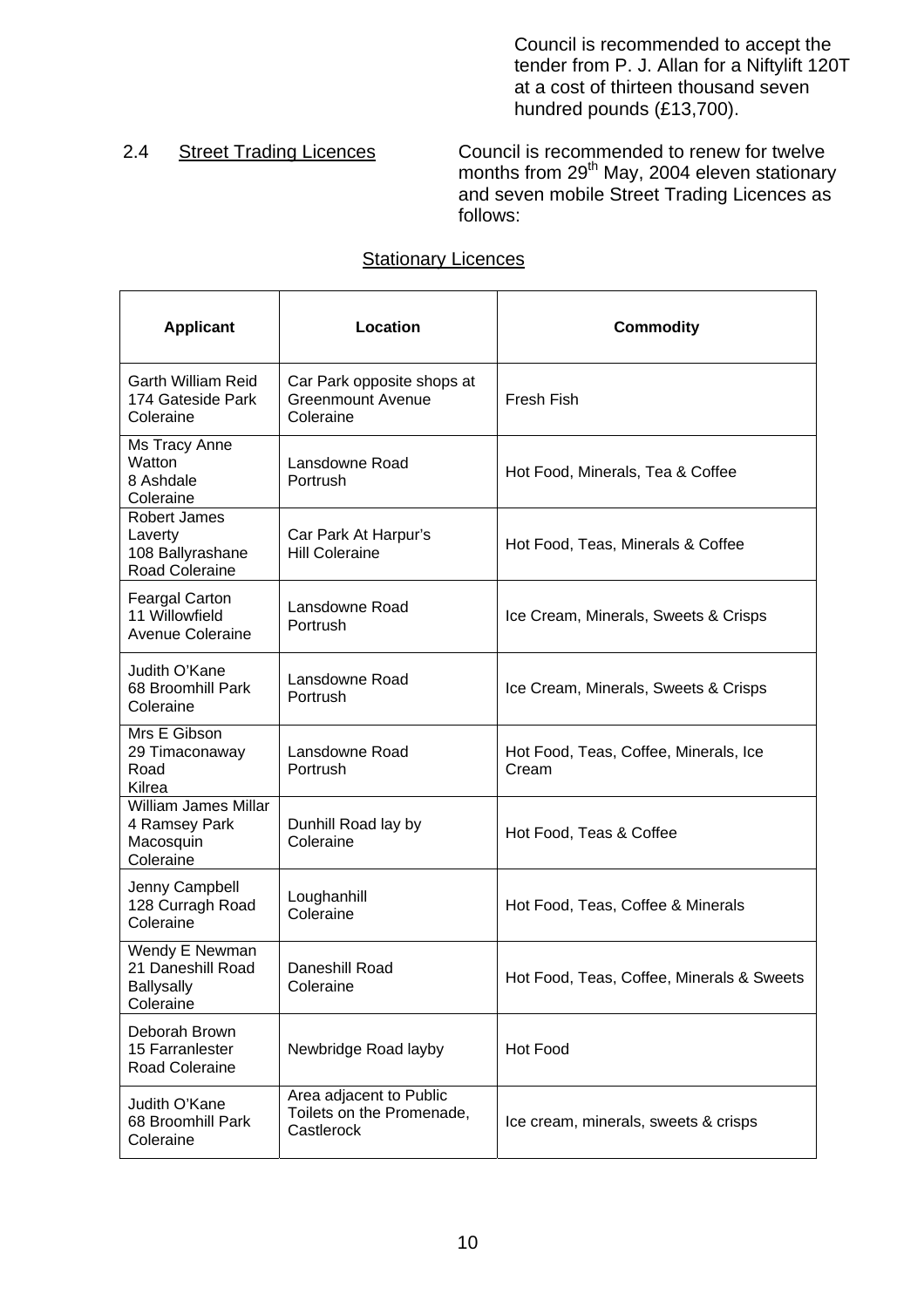## Mobile Licences

| <b>Applicant</b>                                              | Vehicle Reg. No. | <b>Commodity</b>                        |
|---------------------------------------------------------------|------------------|-----------------------------------------|
| <b>Tracy Anne Watton</b><br>8 Ashdale<br>Coleraine            | <b>WIL 5348</b>  | Hot food, tea, coffee & minerals        |
| <b>Stephen Laverty</b><br>9 Royal Terrace<br><b>Balnamore</b> | <b>VDZ 9641</b>  | Hot food                                |
| Judith O'Kane<br>68 Broomhill Park<br>Coleraine               | <b>UDZ 4135</b>  | Ice cream, minerals, sweets &<br>crisps |
| Raymond Carton<br><b>14 Mountview Gardens</b><br>Coleraine    | SJI 9128         | Ice cream, sweets, minerals &<br>crisps |
| <b>Samuel Stewart</b><br>44 Margaret Avenue<br>Ballymoney     | CKZ 2076         | Ice cream, sweets, minerals             |
| Feargal Carton<br>11 Willowfield Avenue<br>Coleraine          | <b>UIW 1071</b>  | Ice cream, sweets, minerals &<br>crisps |
| <b>Stewart Brownlow</b><br>74 Union Street<br>Coleraine       | A483 ARX         | Ice cream, crisps, sweets &<br>minerals |

2.4.1 One Day Street Trading Reference was made to the current cost for a Licence Fee 'one day' street trading licence fee.

> The Director of Technical Services agreed to include this item on the agenda for the next street trading sub-committee meeting.

- 2.5 Building Control **Approval had been granted for ninety-four**
- 

applications. 2.6 Waste Management Consideration was given to information as detailed in the report regarding Waste Management Key Performance Indicators (KPIs). The Director of Technical Services would

provide further information on this topic later in the year.

A general discussion ensued on waste management and recycling issues during which the Director of Technical Services answered various members' questions.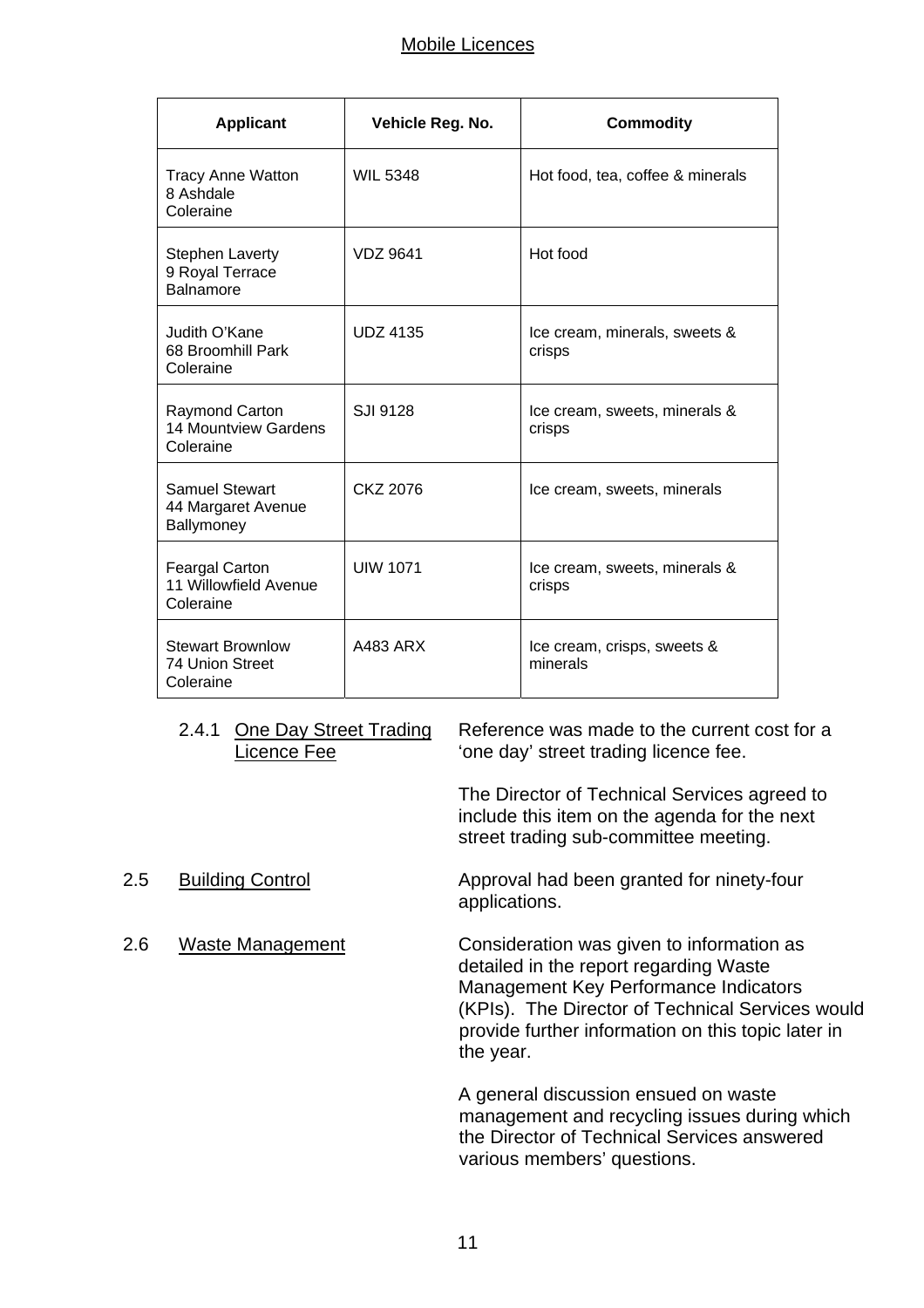## **3.0 LEISURE SERVICES REPORT**

The report of the Director of Leisure Services was considered (previously supplied).

Matters arising:

| 3.1 | Rugby Avenue Playing Fields-<br><u>Tenders</u>          | Five tenders had been received for the<br>construction of four new soccer pitches at<br>Rugby Avenue Playing Fields, Coleraine as<br>detailed in the report viz:                  |                                                                         |
|-----|---------------------------------------------------------|-----------------------------------------------------------------------------------------------------------------------------------------------------------------------------------|-------------------------------------------------------------------------|
|     |                                                         | Haffey<br><b>Tony Patterson Contracts</b><br><b>Riddles Brothers</b><br>John G Duff<br><b>Prunty Contracts</b>                                                                    | £154,663.00<br>£156,620.00<br>£169,500.00<br>£177,260.00<br>£178,843.50 |
|     |                                                         | The tenders had been assessed by the Parks<br>Department General Manager under six different<br>criteria as detailed in the report.                                               |                                                                         |
|     |                                                         | Based on this criteria Council is recommended to<br>accept the tender from Prunty Contracts for the<br>sum of £178,843.50.                                                        |                                                                         |
| 3.2 | Coleraine Museum -<br><b>Collections Access Officer</b> | The Northern Ireland Museums Council had<br>offered Council 50% grant to recruit a<br>Collections Access Officer on a three-year<br>contract.                                     |                                                                         |
|     |                                                         | Council is recommended to accept this offer and<br>appoint a Collections Access Officer on a three-<br>year contract.                                                             |                                                                         |
|     | <b>Museum Project</b><br>3.2.1                          | Reference was made to this topic.                                                                                                                                                 |                                                                         |
|     |                                                         | The Town Clerk and Chief Executive<br>confirmed that the current Market Yard<br>scheme was no longer proceeding.<br>Council would consider this project further<br>in the autumn. |                                                                         |
| 3.3 | <b>Portrush Recreation Grounds</b><br>Café              | Council is recommended to agree to Mrs. G.<br>Lees' offer to operate the franchise at Portrush<br>Recreation Grounds for the 2004 season only.                                    |                                                                         |
|     |                                                         | Mrs. Lees would be responsible for rates,<br>electricity, telephone etc.                                                                                                          |                                                                         |
|     |                                                         | After this period the officers would review the<br>position and bring a recommendation to a future<br>meeting of Committee.                                                       |                                                                         |
| 3.4 | Shop - Carrick Dhu<br><b>Caravan Park, Portrush</b>     | Council is recommended to agree to accept an<br>offer from Mrs. A. Worthington, 158                                                                                               |                                                                         |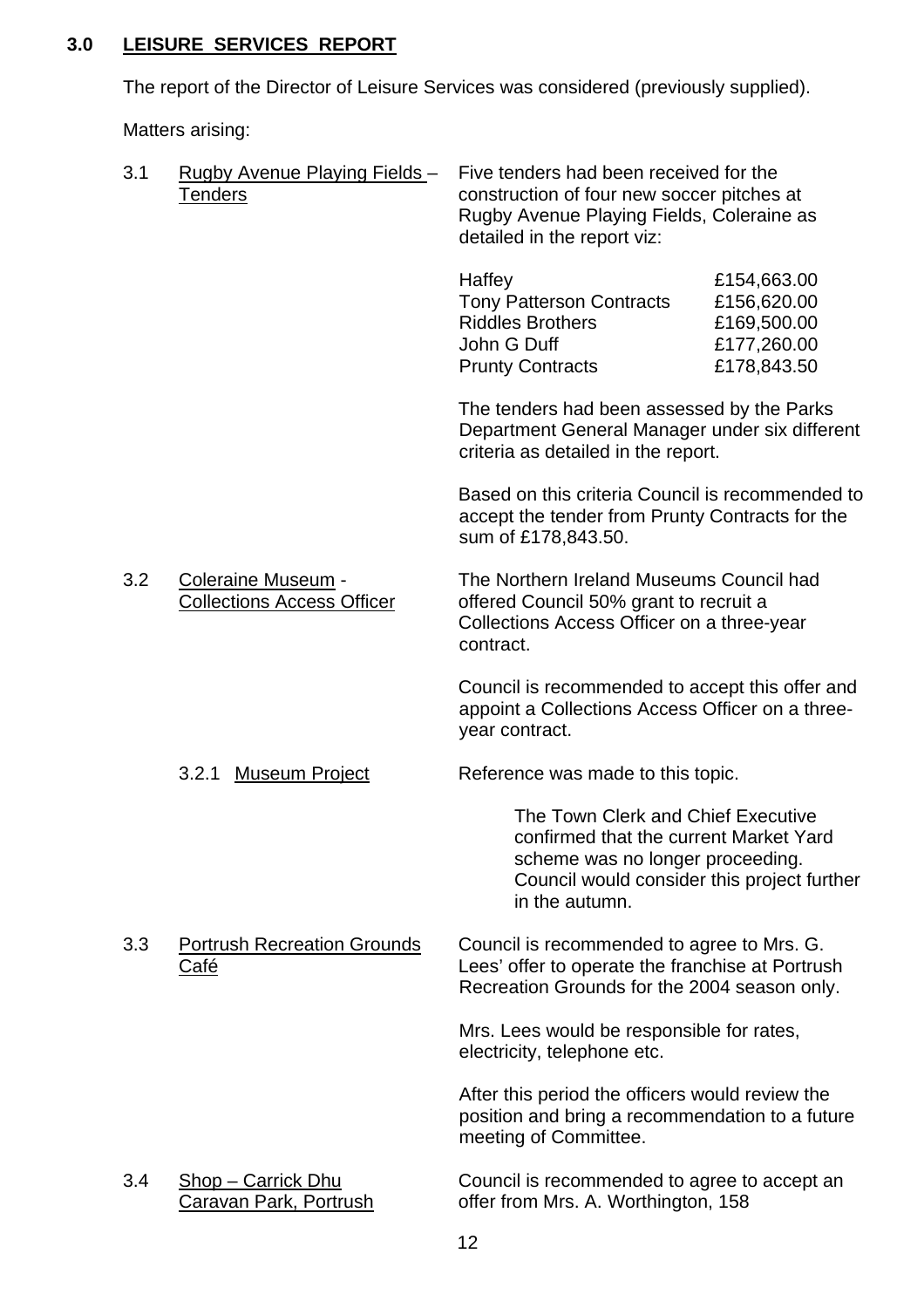Lettercreeve, Ballymena to lease the shop for one season on a trial basis.

Mrs. Worthington would be responsible for rates and electricity and would pay the sum of £200 rent.

## 3.5 Requests for Financial Assistance

3.5.1 Garvagh Clydesdale and It was proposed by Councillor McQuillan, Vintage Vehicle Club seconded by Councillor Watt and recommended:

> That Council contribute £1,000 towards the cost of staging the Annual Show in Garvagh on Saturday, 7<sup>th</sup> August, 2004.

- 3.5.2 Portrush Summer Council is recommended to contribute £2,250 Theatre towards the cost of the Portrush Summer Theatre in St. Patrick's Hall, Portrush from 7<sup>th</sup> July  $-28^{th}$  August 2004.
- 3.6 Skateboarding Committee noted that despite exhaustive attempts it had not been possible to secure realistic quotes for employers and public liability insurance.

It was likely, therefore, that the offer of capital funding from the Sports Lottery Fund and the Community Safety Unit would be withdrawn.

The Director of Leisure Services advised that he was currently carrying out a Sports Audit for the Borough and he would incorporate the suggestion that the funding for the indoor Skateboard Park be transferred to fund a sports hall at this location.

- 3.7 European Blue Flags Committee welcomed the news that four beaches in the Borough had obtained a European Blue Flag for this summer. The beaches were at Portrush East and West Strand, the Whiterocks (for the first time) and the National Trust beach at Portstewart Strand.
- 3.8 Proposed Ice Arena Committee noted that a Private Company had made a formal approach to Council in regard to the development of an Ice Arena in the Borough.

Preliminary discussions were continuing and the Director of Leisure Services would report further when more information was available.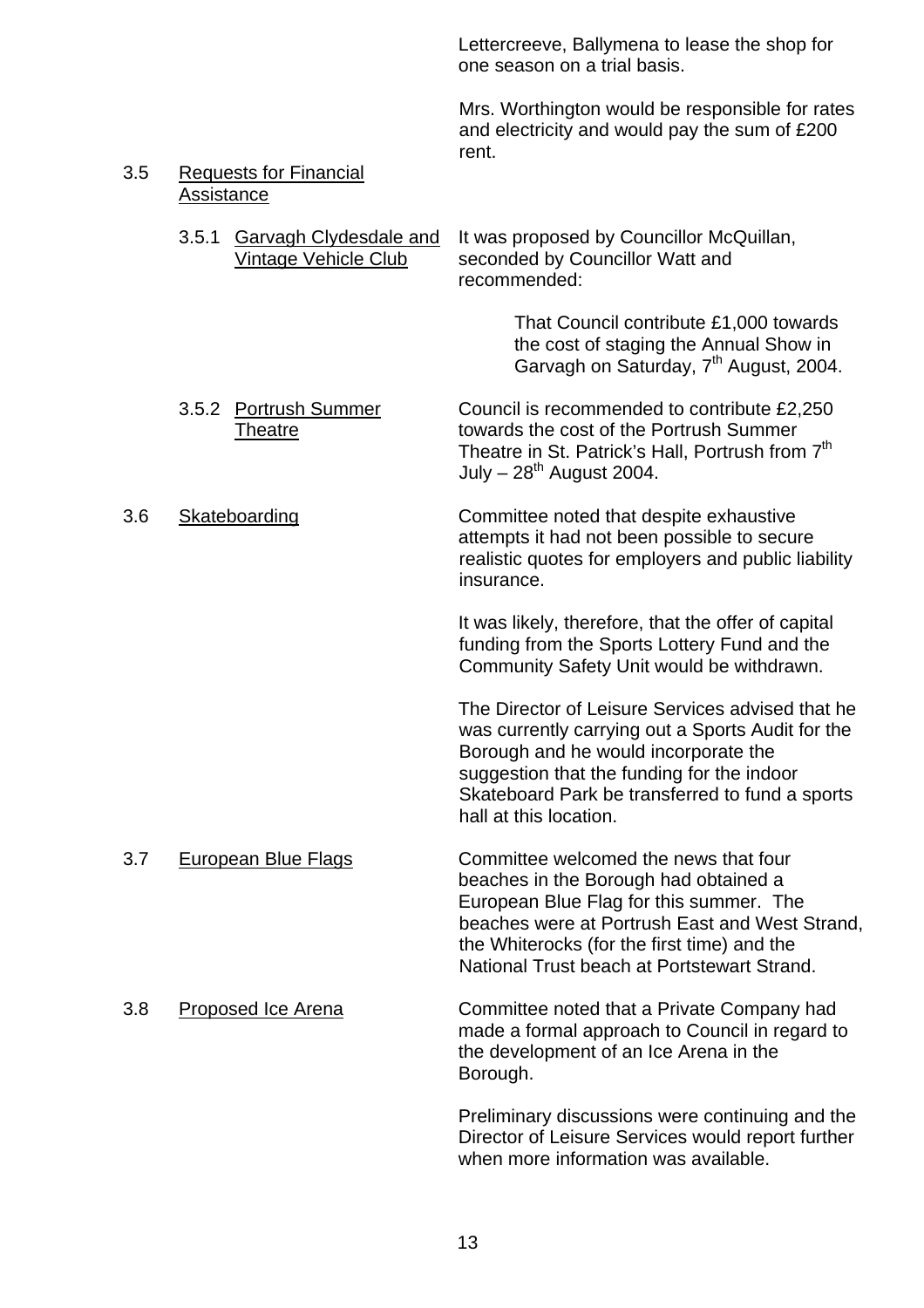| 3.9  | Mr. A. Carmichael<br>Leisure Services Officer<br>(Services) |            | Committee noted that Mr. A. Carmichael would<br>be leaving Council to take up a senior position<br>with Cookstown District Council.                        |
|------|-------------------------------------------------------------|------------|------------------------------------------------------------------------------------------------------------------------------------------------------------|
|      |                                                             |            | The Chairman and members expressed their<br>good wishes to Mr. Carmichael.                                                                                 |
| 3.10 | <b>Play Parks</b>                                           |            | Reference was made to the need for a play park<br>in the Craigavole area, Swatragh.<br>The Director of Leisure Services agreed to<br>consider this matter. |
| 3.11 | For Information                                             |            | The Director of Leisure Services included<br>information in his report on the following:                                                                   |
|      |                                                             | (a)<br>(b) | <b>Summer Recreation Programme</b><br>Guided Walks Programme - Summer<br>2004                                                                              |
|      |                                                             | (c)        | Bikeweek 2004 (12 <sup>th</sup> – 20 <sup>th</sup> June)                                                                                                   |

(d) Community and Arts Festival  $12^{th} - 20^{th}$  June, 2004

## **4.0 SYMPATHY**

Reference was made to the recent sudden death of Mr. J. Hutchinson.

 It was agreed that the Town Clerk and Chief Executive convey Council's sympathy to the family circle.

## **5.0 ENVIRONMENTAL HEALTH REPORT**

The report of the Director of Environmental Health was considered (previously supplied).

Matters arising:

| 5.2 | <b>Bonfire Safety</b>                                    | Consideration was given to the report of the<br>Interagency Working Group on Bonfires as<br>detailed in the report and the contents noted.                                                                        |
|-----|----------------------------------------------------------|-------------------------------------------------------------------------------------------------------------------------------------------------------------------------------------------------------------------|
| 5.3 | <b>Consultation Paper -</b><br><b>House Sales Scheme</b> | Consideration was given to the consultation<br>paper regarding proposals to amend the House<br>Sales Scheme and extend the Statutory Right to<br>Buy to Housing Association Tenants as detailed<br>in the report. |
|     |                                                          | Council is recommended to support, in principle,<br>the immediate introduction of the proposed<br>amendments to the existing Northern Ireland<br>Housing Executive House Sales Scheme.                            |
|     |                                                          | However, Council should also express concern<br>regarding the extension of this scheme to<br>Housing Associations since this would further<br>contribute to the limited availability of good                      |

quality social housing.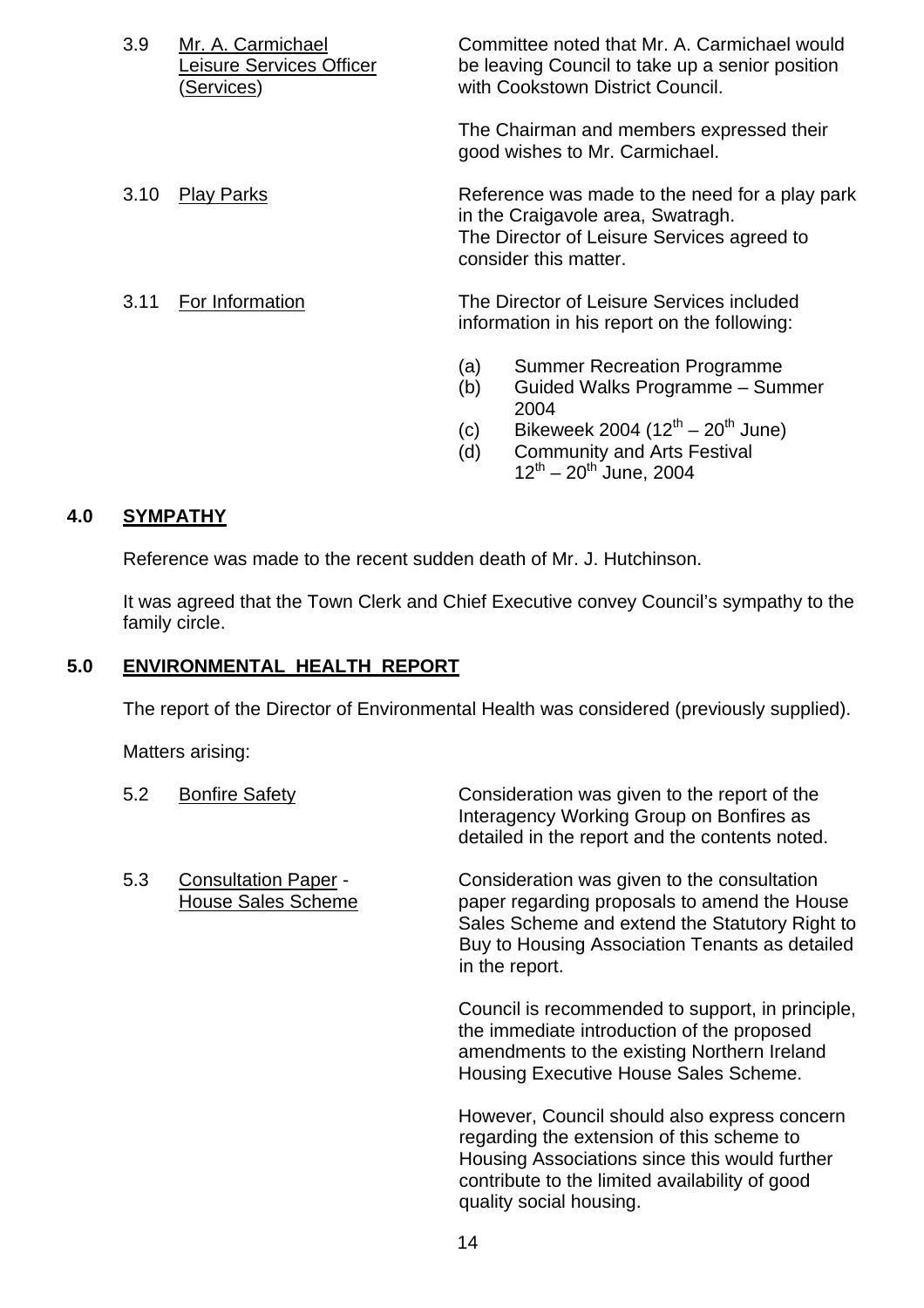| 5.4 | <b>National Food Safety Week</b> |  |
|-----|----------------------------------|--|
|     | $14^{th} - 20^{th}$ June, 2004   |  |

Committee noted information, as detailed in the report, regarding this event.

 5.5 Street Wise Committee noted information, as detailed in  $1<sup>st</sup> - 4<sup>th</sup>$  June, 2004 the report, regarding the Street Wise event  $1<sup>st</sup> - 4<sup>th</sup>$  June, 2004 to be held at St. Malachy's Pastoral Centre, Nursery Avenue, Coleraine. Members congratulated Coleraine Home Accident Prevention Committee for organising this event.

5.6 Environmental Health Plan Council is recommended to formally approve Food Service Delivery Plan the Environmental Health Plan incorporating the Food Service Delivery Plan for submission to the Food Standards Agency and Northern Group

## **6.0 WATER SERVICE**

 Committee noted contact details from Water Service for the managers of the new operational functions.

Systems.

## **7.0 ENVIRONMENT AND HERITAGE SERVICE PORTRUSH WEST STRAND**

 Reported that confirmation had been received from the Environment and Heritage Service confirming Portrush West Strand as an area of special scientific interest.

Noted.

## **8.0 DEPARTMENT OF CULTURE, ARTS AND LEISURE N.I. FILM AND TELEVISION COMMISSION**

 Reported that the Department of Culture, Arts and Leisure was seeking to identify nominees to serve on the board of the N.I. Film and Television Commission from 1<sup>st</sup> September, 2004. Members interested in obtaining an application form were requested to contact the Town Clerk and Chief Executive's Department.

## **9.0 SPECIAL MEETING OF PLANNING COMMITTEE 2ND JUNE, 2004**

 The Town Clerk and Chief Executive reminded members of the Special Meeting of the Planning Committee on 2<sup>nd</sup> June, 2004 to consider strategic roads issues relating to the Draft Northern Area Plan 2016.

## **10.0 KILREA SPORTS HALL - CEILING**

Reference was made to the Kilrea Sports Hall ceiling.

The Director of Leisure Services would investigate this matter.

## **11.0 KILREA TOWN HALL**

 Reference was made to an area of open space at the front of Kilrea Town Hall. Councillor Mrs. Church would raise this matter with the North Eastern Education and Library Board.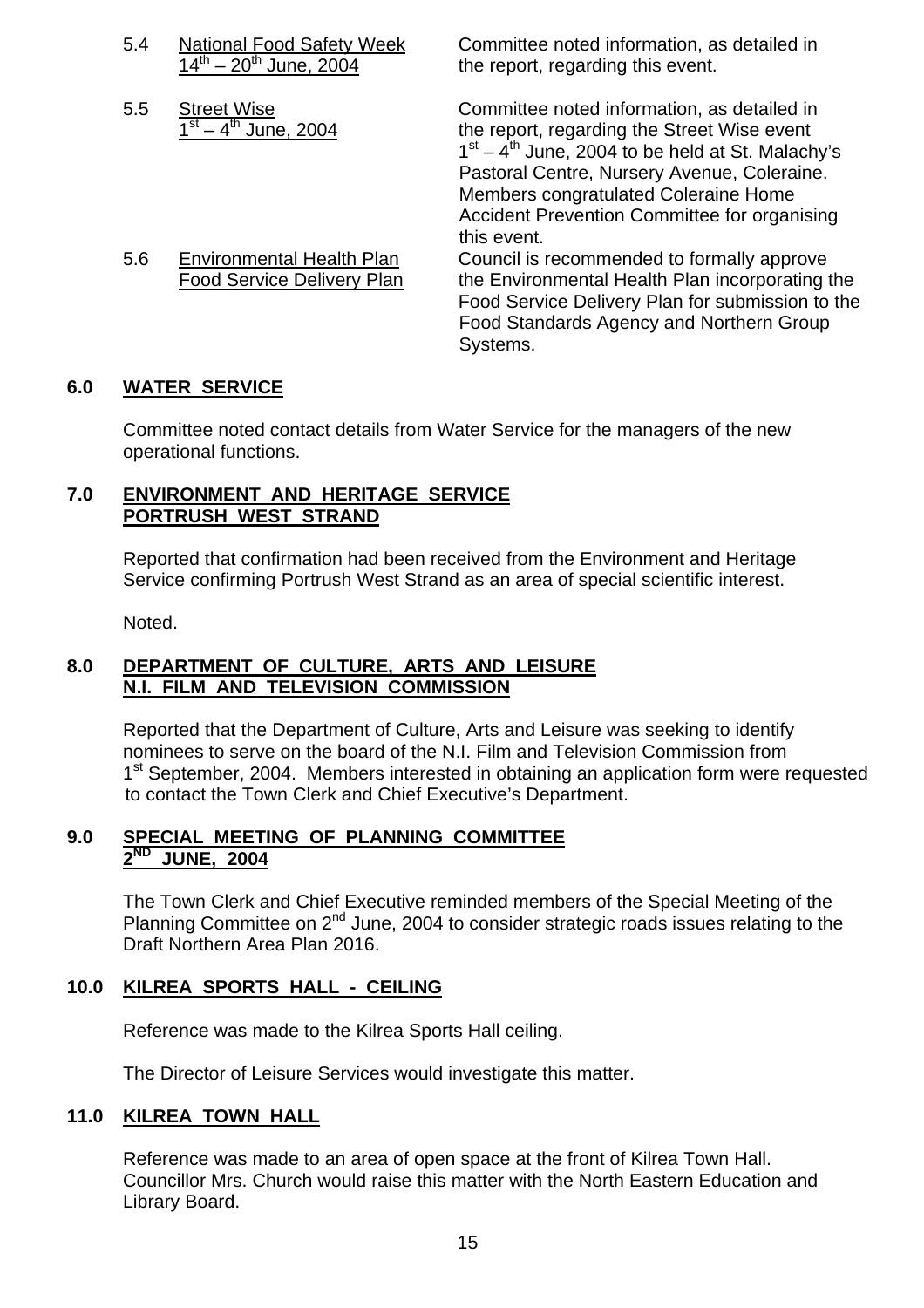## **12.0 SYMPATHY**

 It was agreed that the Chief Executive forward a letter of sympathy to Mr. G. Topping, North Eastern Education and Library Board, following the recent death of his mother.

## **13.0 CHAIRMAN**

The Chairman, Councillor Deans thanked members for their support and co-operation during his time as Chairman.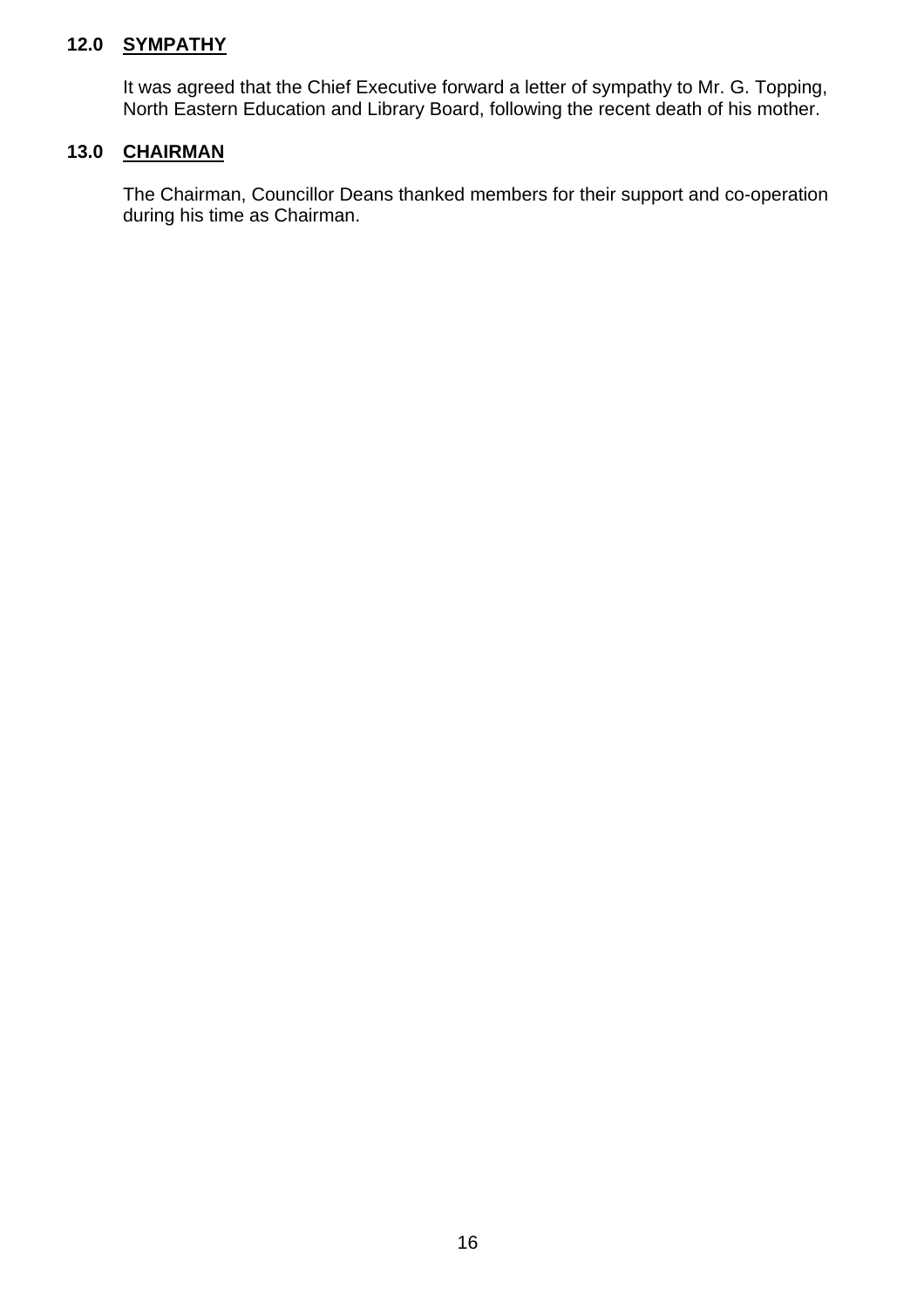## **SPECIAL PLANNING COMMITTEE**

**2nd June, 2004.** 

| <b>Present:</b>                   | Councillor W. J. Watt, in the Chair<br>The Mayor, Councillor R. D. Stewart                                                                  |                                                                                  |
|-----------------------------------|---------------------------------------------------------------------------------------------------------------------------------------------|----------------------------------------------------------------------------------|
|                                   |                                                                                                                                             |                                                                                  |
|                                   | <b>Aldermen</b><br>P. E. A. Armitage (Mrs.)<br>E. T. Black (Mrs.)                                                                           | W. T. Creelman<br>W. J. McClure                                                  |
|                                   | <b>Councillors</b><br>C. S. Alexander (Ms.)<br>D. D. Barbour<br>O. M. Church (Mrs.)<br>J. J. Dallat<br>T. J. Deans<br>E. P. Fielding (Mrs.) | W. A. King<br>D. McClarty<br>G. L. McLaughlin<br>R. A. McPherson<br>A. McQuillan |
| <b>Officers in</b><br>Attendance: | Town Clerk and Chief Executive, Administrative Officer and<br><b>Administrative Assistant</b>                                               |                                                                                  |
| Also in<br><b>Attendance:</b>     | Representatives from Roads Service - Mr. U. Wilson and<br>Mr. J. Campbell                                                                   |                                                                                  |
| Apologies:                        | The Deputy Mayor, Alderman Leonard, Councillors Bradley,                                                                                    |                                                                                  |

## **1.0 NORTHERN AREA PLAN 2016 - STRATEGIC ROADS ISSUES**

The Chairman welcomed Mr. U. Wilson, Network Planning Manager and Mr. J. Campbell, Network Planning Engineer from Roads Service who were in attendance to discuss strategic roads issues relating to the Draft Northern Area Plan.

Hillis and Mrs. Johnston

The representatives elaborated on the following topics which would be addressed in the Northern Area Plan 2016:

- (a) Strategic Road Improvements
- (b) Public Transport
- (c) Walking and Cycling Opportunities
- (d) Traffic Modelling
- (e) Route Strategies
- (f) Coleraine Traffic System
- (g) Parking

A full discussion ensued during which the representatives answered various queries raised by members.

## **2.0 THANKS**

The Chairman thanked Messrs. Wilson and Campbell for their attendance.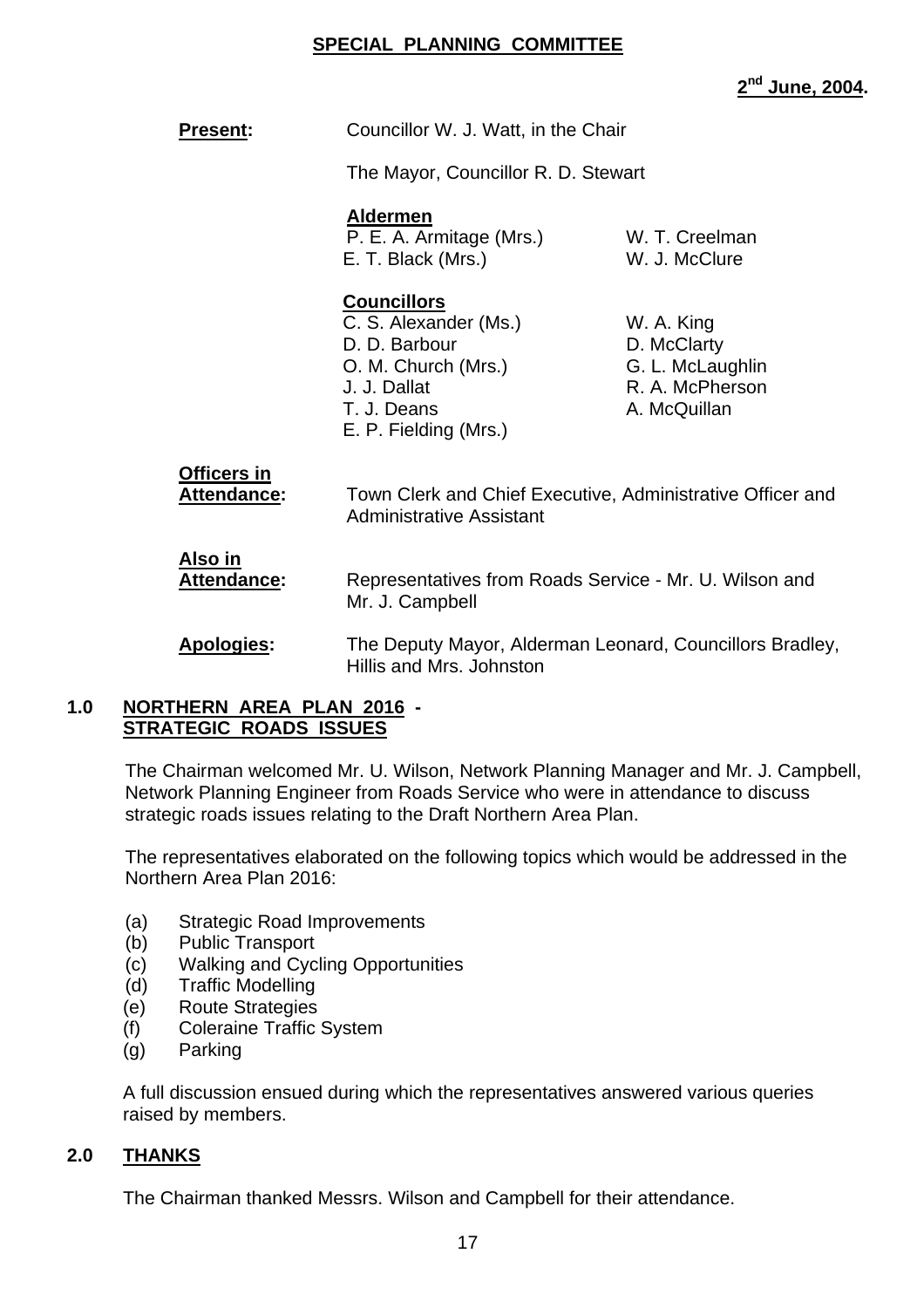## **PLANNING COMMITTEE**

**8th June, 2004.** 

|     |                                          |                                                                                                                                                                                       | 8 <sup>tm</sup> June, 2                                                                                                                                    |
|-----|------------------------------------------|---------------------------------------------------------------------------------------------------------------------------------------------------------------------------------------|------------------------------------------------------------------------------------------------------------------------------------------------------------|
|     | <b>Present:</b>                          | Councillor W. J. Watt in the Chair                                                                                                                                                    |                                                                                                                                                            |
|     |                                          | <b>Alderman</b>                                                                                                                                                                       |                                                                                                                                                            |
|     |                                          | W. J. McClure<br>(Items $1.0 - 6.0$ )                                                                                                                                                 |                                                                                                                                                            |
|     |                                          | <b>Councillors</b>                                                                                                                                                                    |                                                                                                                                                            |
|     |                                          | C. S. Alexander (Ms.)<br>(Items $1.0 - 6.0$ )<br>D. D. Barbour<br>O. M. Church (Mrs.)<br>J. J. Dallat<br>(Items $1.0 - 6.0$ )<br>T. J. Deans<br>(Items $1.0 - 5.11$ )<br>N. F. Hillis | E. A. Johnston (Mrs.)<br>(Items $2.0 - 10.0$ )<br>W. A. King<br>D. McClarty<br>(Items $1.0 - 5.4$ )<br>G. L. McLaughlin<br>R. A. McPherson<br>A. McQuillan |
|     | Also in<br><b>Attendance:</b>            | Representative from the Planning Service -<br>Mr. D. Blackwood<br>Mr. P. Fleming, BDP Planning                                                                                        |                                                                                                                                                            |
|     | <b>Officers in</b><br><b>Attendance:</b> | Director of Leisure Services (Item 4.0)<br>Administrative Officer and Administrative Assistant                                                                                        |                                                                                                                                                            |
|     | Apology:                                 | The Mayor                                                                                                                                                                             |                                                                                                                                                            |
| 1.0 | <b>PLANNING APPLICATIONS</b>             |                                                                                                                                                                                       |                                                                                                                                                            |

A list of one hundred and five applications was considered (previously supplied).

## **New Application**

1.1 Application No. 58 C/2004/0324/F Retrospective application for amendment to previous planning approval, Ref. C/2002/0518/RM, to rear of 18 Coleraine Road, Portrush for Mr. A. Shaw

The opinion of the Planning Service was to approve.

Letter dated 28<sup>th</sup> April, 2004 from Mr. V. E. A. Bow, 16 Coleraine Road, Portrush had been previously circulated to each member.

Mr. Bow was in attendance and spoke against the application outlining objections as detailed in his letter.

Mr. I. McKendry addressed Committee on behalf of the applicant.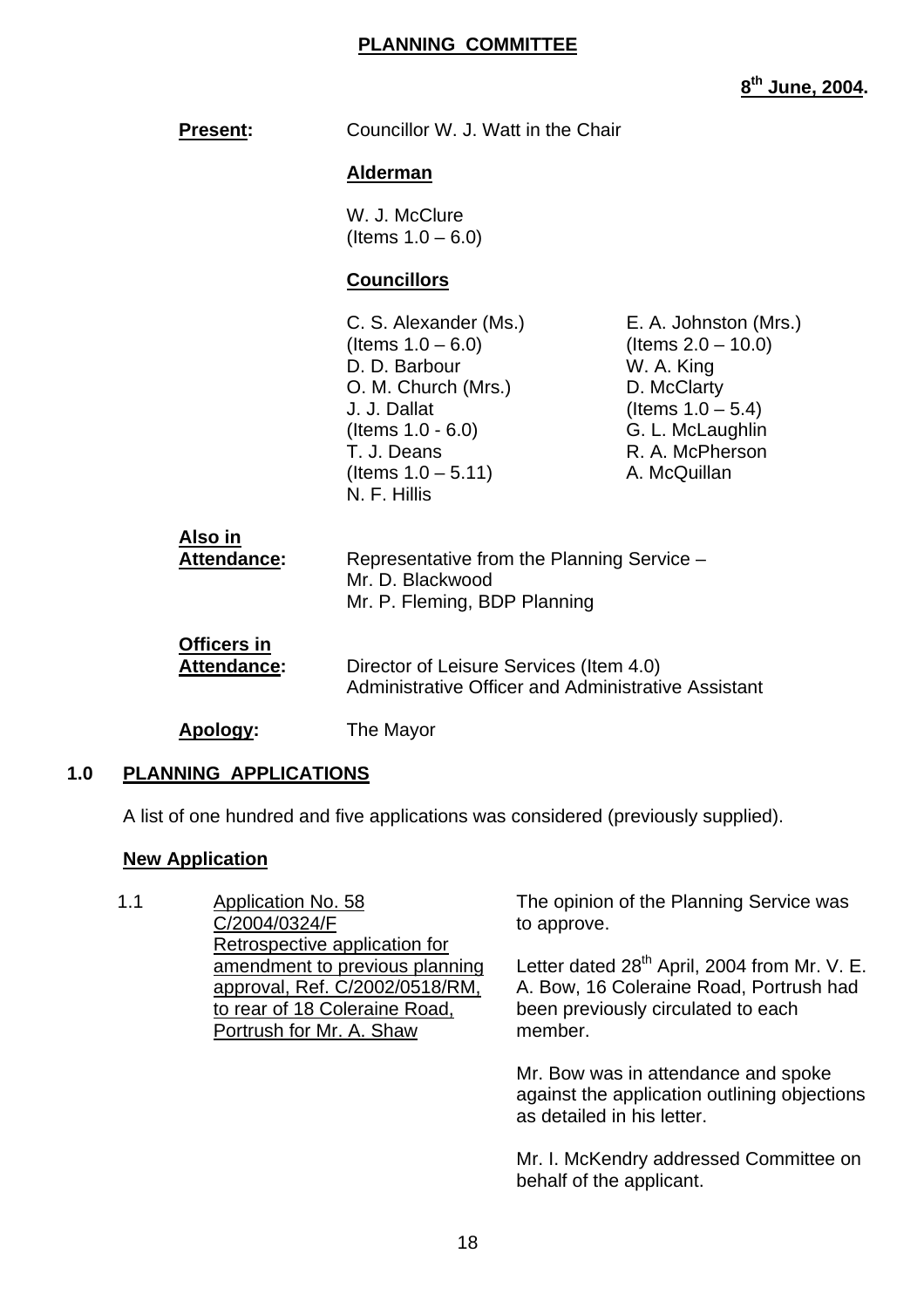Following discussion it was agreed:

 That the application be deferred for one month to facilitate a Council site visit.

It was further agreed that the application be refused.

## **2.0 CONSULTATION DOCUMENT - REVIEW OF THE REGIONAL HOUSING GROWTH INDICATORS IN THE REGIONAL DEVELOPMENT STRATEGY**

 Mr. P. Fleming from BDP Planning addressed Committee on the Draft Response Paper (previously supplied) relating to the consultation document – Review of the Regional Housing Growth Indicators in the Regional Development Strategy.

Following discussion it was agreed:

 That the Council's response be based on the BDP Response Paper with the additional comments identified by members being incorporated.

#### **3.0 THE PLANNING (NORTHERN IRELAND) ORDER 1991 - NON-DETERMINATION APPEALS**

| 3.1 | Application No. C/2003/0923/O           |
|-----|-----------------------------------------|
|     | <b>Housing development at Lissadell</b> |
|     | Avenue incorporating detached,          |
|     | semi-detached, terraced and             |
|     | apartment units at Lissadell Avenue,    |
|     | Portstewart opposite Millrush Park      |
|     | and adjacent to Garrylaban Court for    |
|     | the Mullan Family                       |
|     |                                         |

Consideration was given to letter dated 20<sup>th</sup> May, 2004 from the Planning Service (previously supplied).

Copy of letter dated  $6<sup>th</sup>$  June, 2004 from Mrs. Y. Hamilton regarding this application was circulated to members.

It was noted that this application was now the subject of a non-determination planning appeal.

Following discussion it was agreed that Council support a refusal.

3.2 Application No. C/2003/1040/F Demolition of 'Salmon Leap' and associated buildings and erection of 24 no. detached dwellings, 22 no. semi-detached dwellings, 5 no. town houses and detached garages at 53 Castleroe Road, Ballyness, Coleraine for Newland Developments

Consideration was given to letter dated 20<sup>th</sup> May, 2004 from the Planning Service (previously supplied).

It was noted that this application was now the subject of a non-determination planning appeal.

Following discussion it was agreed that Council support a refusal.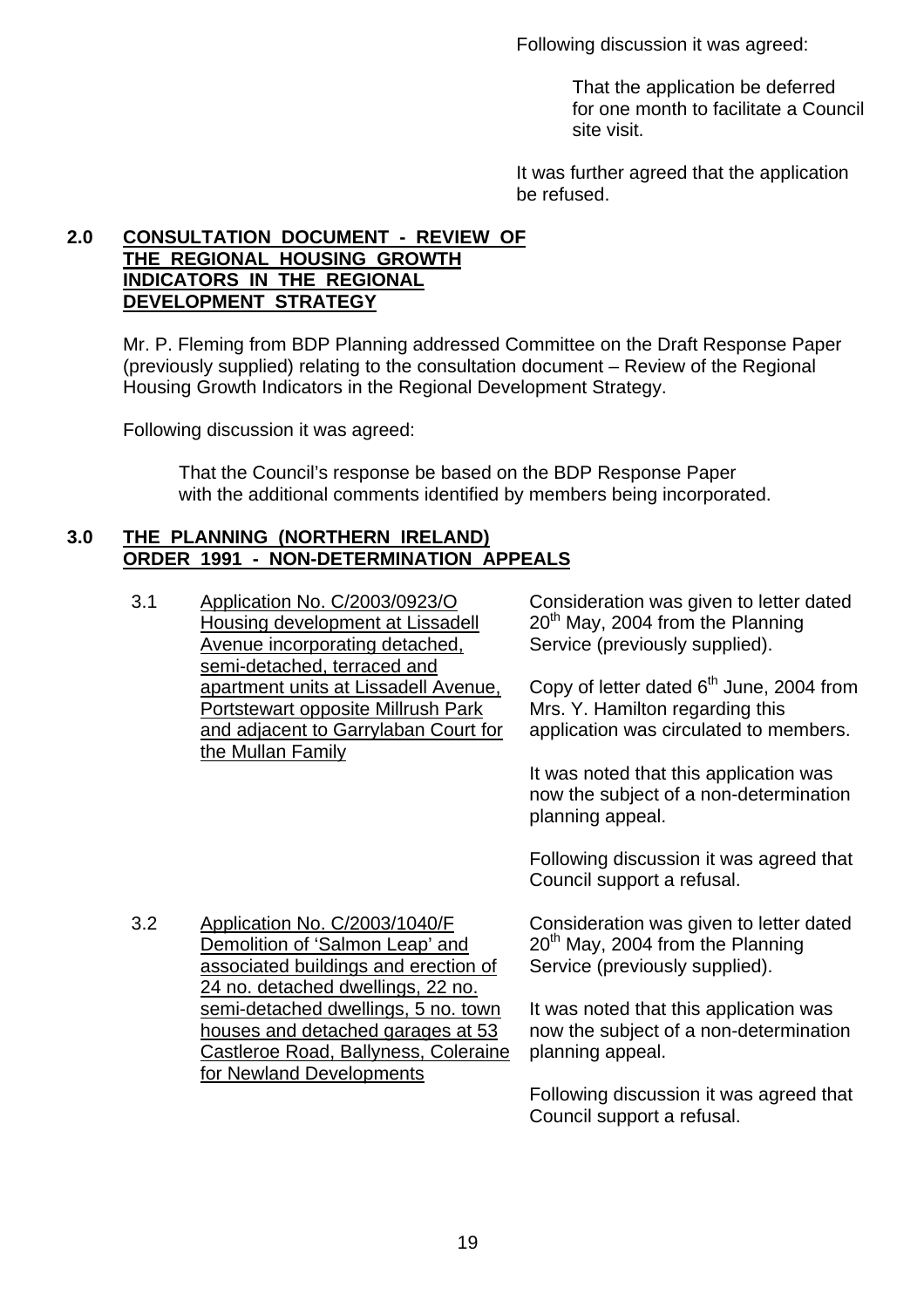## **4.0 OFFICIAL OPENING - FLOWERFIELD ARTS CENTRE**

 The Director of Leisure Services advised members that Ms. A. Smith, M.P., Minister of State was now unable to officially open Flowerfield Arts Centre on  $15^{th}$  June, 2004.

It was agreed, seven members voting in favour and no one voting against:

That the Mayor perform the official opening.

## **5.0 PLANNING APPLICATIONS**

## **Applications Deferred from Previous Meeting**

5.2 Application No. D2

5.3 Application No. D3

C/2003/0972/F

C/2003/1267/O

Mrs. H. McKeown

Partial demolition of existing

Renewal of site for dwelling at Gelvin Road, Garvagh for

at 1 Newlands Crescent, Portstewart for D. Morelli

dwelling and two-storey extension

5.1 Application No. D1 C/2003/0750/F Demolition of existing dwelling and erection of one pair of semi detached dwellings at 11 Ballywillin Road, Portrush for Mr. G. Neill

The opinion of the Planning Service was to approve.

Following discussion it was proposed by Councillor Ms. Alexander and seconded by Councillor Hillis:

> That the application be deferred to facilitate referral to BDP Planning for examination before deciding whether it should be forwarded to the Planning Management Board for consideration.

On being put to the Meeting the proposal was carried, six members voting in favour and one member voting against.

The opinion of the Planning Service was to approve.

It was agreed that the application be approved.

The opinion of the Planning Service was to approve.

It was agreed that the application be approved.

5.4 Application No. D4 C/2004/0012/F Proposed change of use from

The opinion of the Planning Service was to refuse.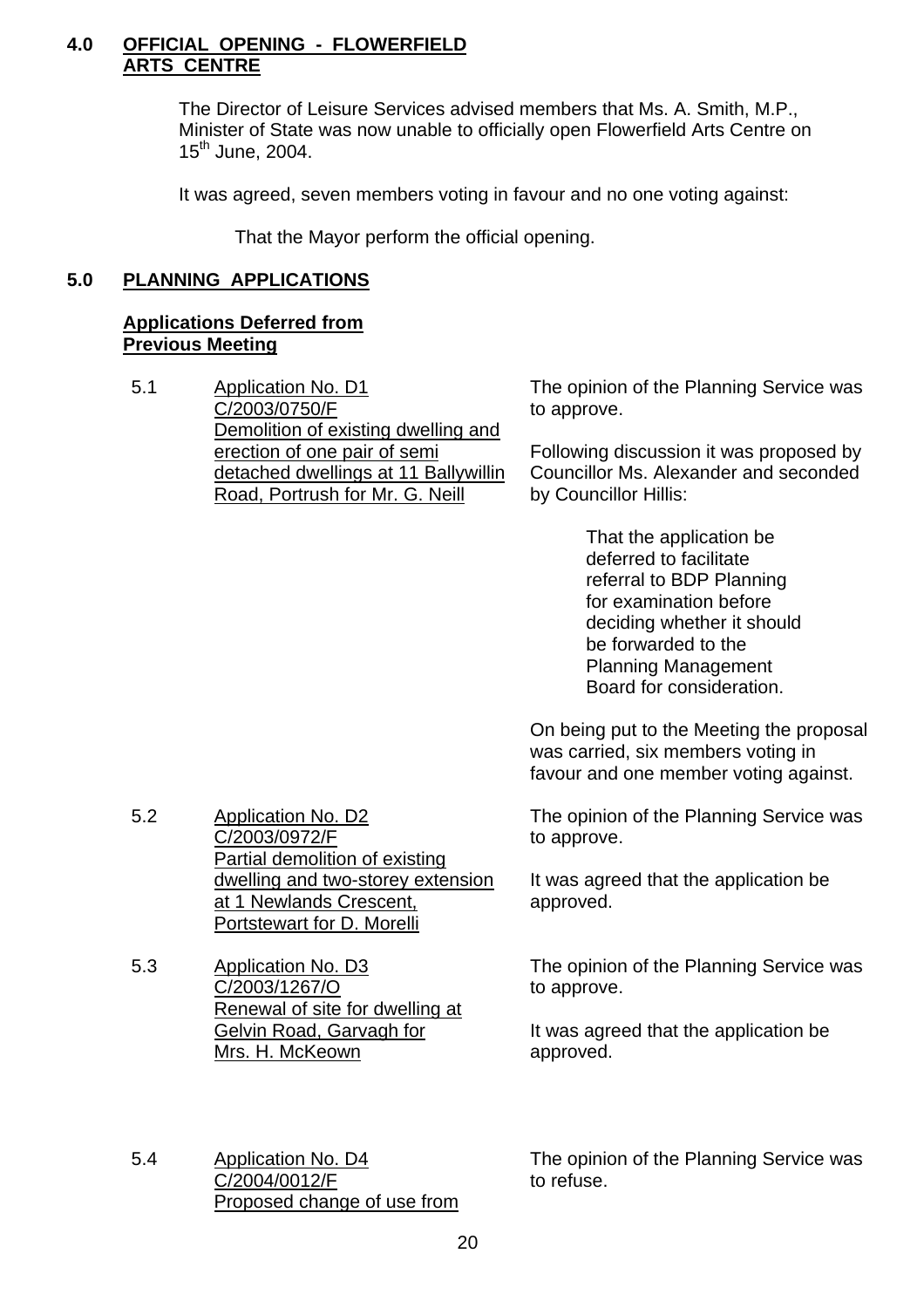dwelling to storage and maintenance of plant at 56 Drumcroone Road, Coleraine for Mr. D. Heaney

- 5.5 Application No. D5 C/2004/0014/O Proposed site for family dwelling south west of 54 Burrenmore Road, Castlerock for Mr. P. Cunning
- 5.6 Application No. D6 C/2004/0104/O Site for dwelling adjacent to 98 Dunboe Road, Coleraine for Ms. W. Hyndman

5.7 Application No. D7 C/2004/0131/O Proposed dwelling and garage opposite 44 Drumane Road, Kilrea for Mr. R. Armstrong

- 5.8 Application No. D8 C/2004/0190/O Site for dwelling adjacent to 60 Killeague Road, Macosquin, Coleraine for Mr. J. Watson
- 5.9 Application No. D9 C/2004/0192/O Proposed single storey dwelling adjacent to 40 Drumeil Road, Aghadowey, Coleaine for P. O'Neill
- 5.10 Application No. D10 C/2004/0223/O Proposed site for two storey dwelling and access to Ballynacally Road, Coleraine for Mr. J. White
- 5.11 Application No. D11 C/2004/0234/O Proposed dwelling 380m south of Bratwell Road/Sconce Road, Articlave for Mr. O. Hyndman

## **NEW APPLICATIONS**

5.12 Application No. 3 C/2003/0864/O

It was agreed that the application be refused.

The opinion of the Planning Service was to refuse.

It was agreed that the application be deferred for one month to facilitate a Council site visit.

The opinion of the Planning Service was to approve.

It was agreed that the application be approved.

The opinion of the Planning Service was to refuse.

It was unanimously agreed that the application be approved.

The opinion of the Planning Service was to refuse.

It was agreed that the application be deferred for two weeks to facilitate withdrawal.

The opinion of the Planning Service was to refuse.

It was agreed that the application be refused.

The opinion of the Planning Service was to refuse.

It was agreed that the application be deferred for two weeks to facilitate withdrawal.

The opinion of the Planning Service was to refuse.

It was agreed that the application be deferred for one month to facilitate an office meeting.

The opinion of the Planning Service was to refuse.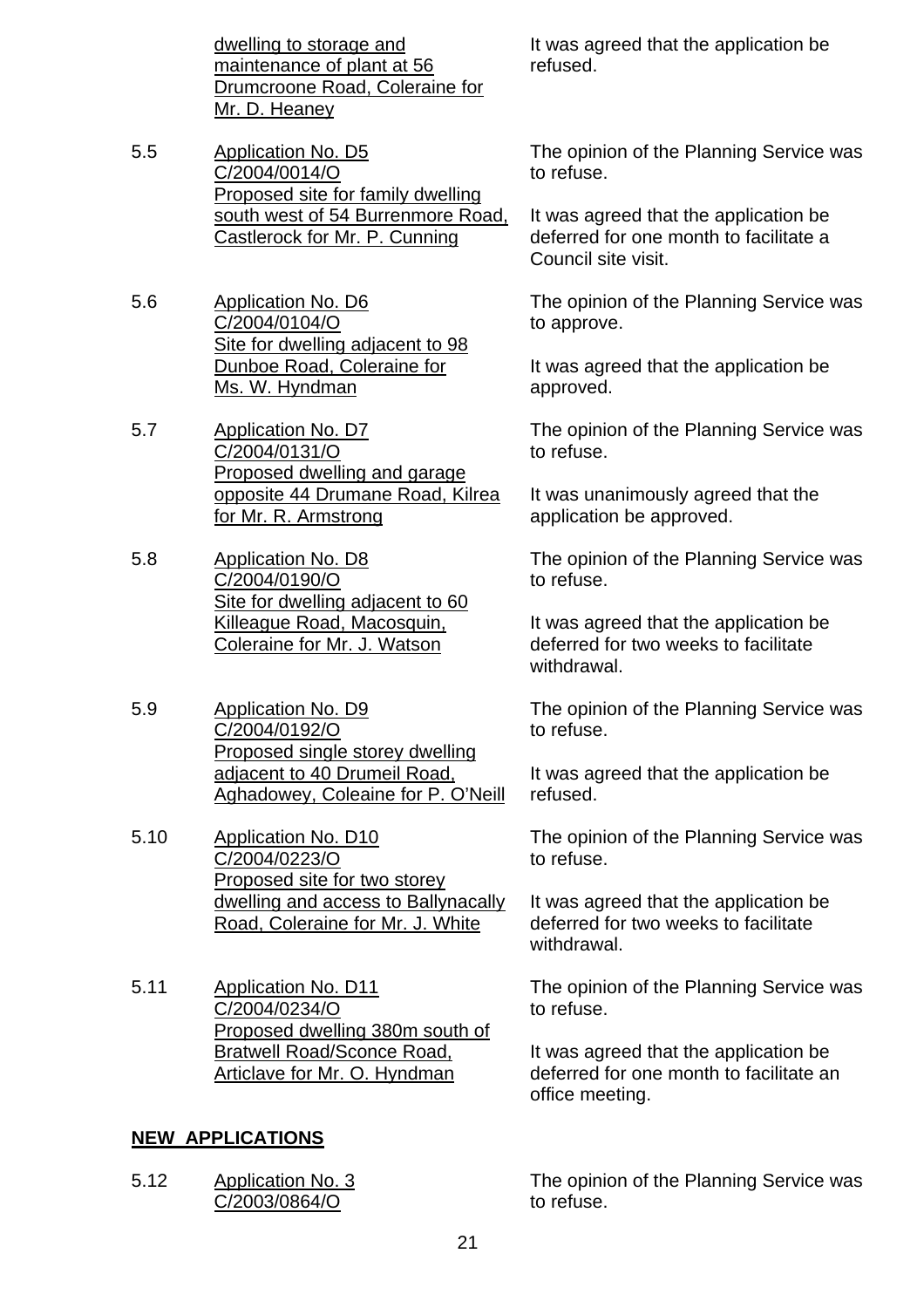Site for Private Dwelling adjacent to 28 Ballyagan Road, Garvagh for Ms. U. Kealy

- 5.13 Application No. 11 C/2003/1319/F Erection of dwelling and garage opposite 32 Tirkeeran Road, Garvagh for Mr. and Mrs. T. Close
- 5.14 Application No. 13 C/2004/0004/F Erection of 2 no. semi-detached dwellings at 79 Prospect Road, Portstewart for Mrs. C. M. O'Kane
- 5.15 Application No. 15 C/2004/0040/O Proposed site for a storey and a half dwelling with detached garage at Managher Road, Aghadowey, Coleraine for Mr. and Mrs. R. **Cunningham**
- 5.16 Application No. 16 C/2004/0091/O Dwelling and garage 100m west of No. 16 Ramsey Park, Macosquin for Mr. Richmond

Application No. 18 C/2004/0095/O Dwelling and garage 20m west of No. 16 Ramsey Park, Macosquin for Mr. Richmond

Application No. 19 C/2004/0096/O Dwelling and garage 100m east of No. 34 Ringrash Road, Macosquin for Mr. Richmond

Application No. 20 C/2004/0097/O Dwelling 180m east of No. 34 Ringrash Road, Macosquin for Mr. Richmond

Application No. 21 C/2004/0098/O Site for dwelling 80m east of 34 Ringrash Road, Macosquin for

It was agreed that the application be deferred for one month to facilitate a Council site visit.

The opinion of the Planning Service was to refuse.

It was agreed that the application be deferred for one month to facilitate a Council site visit.

The opinion of the Planning Service was to refuse.

It was agreed that the application be deferred for one month to facilitate an office meeting.

The opinion of the Planning Service was to refuse.

It was agreed that the application be deferred for one month to facilitate an office meeting.

The opinion of the Planning Service was to refuse these applications.

It was agreed that the applications be deferred for one month to facilitate Council site visits.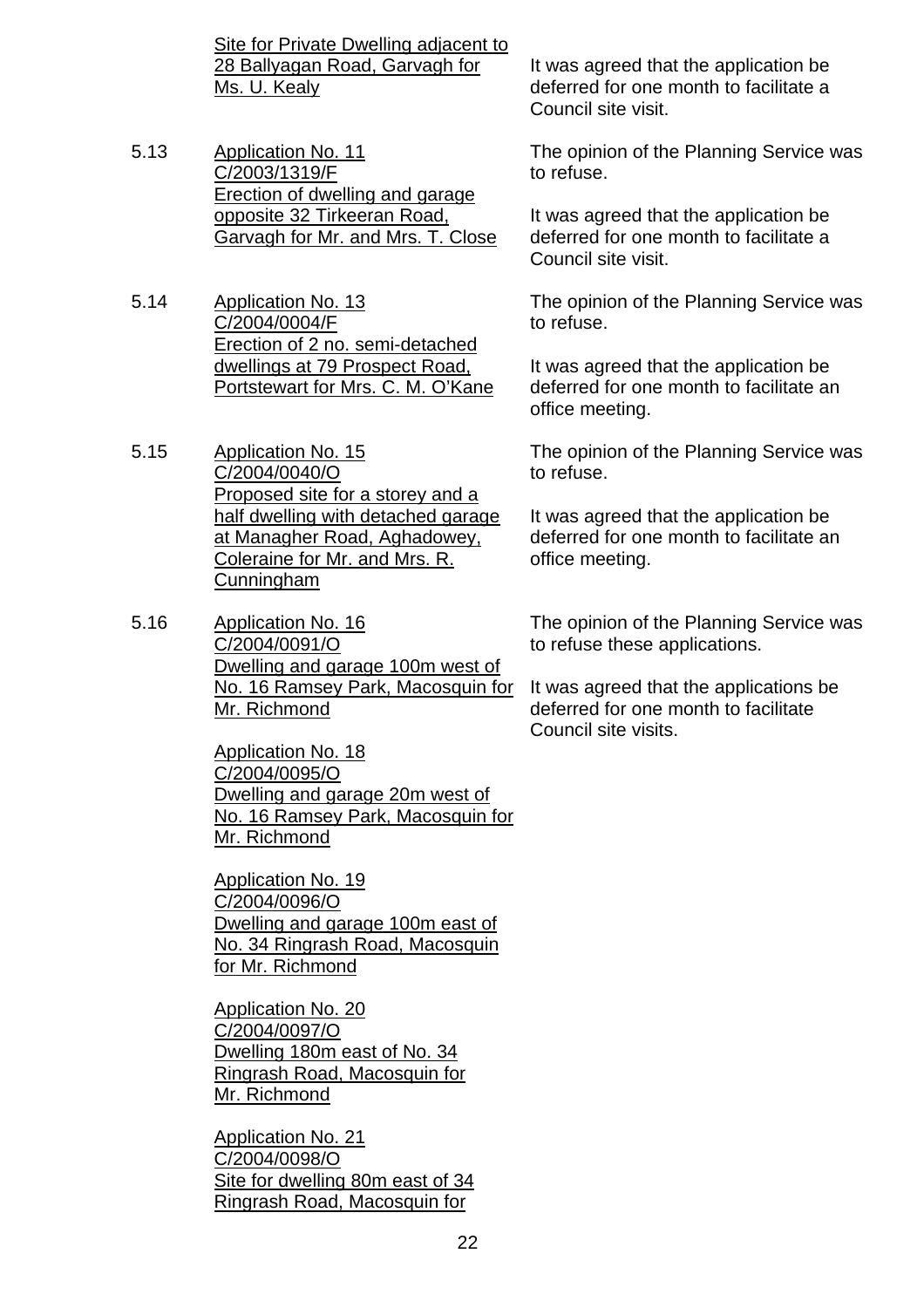Mr. S. Richmond

Application No. 22 C/2004/0099/O Site for dwelling and garage 140m east of 34 Ringrash Road, Macosquin for Mr. S. Richmond

- 5.17 Application No. 23 C/2004/0106/O Site for dwelling adjacent to 12 Ardina Road, Articlave for Mr. M. Purcell
- 5.18 Application No. 24 C/2004/0110/O Site for dwelling to rear of 22 Tirkeeran Road, Garvagh for Mr. Boylan
- 5.19 Application No. 26 C/2004/0125/O Site for dwelling and garage adjacent to 22 Ballyrogan Road, Garvagh for Mr. F. Smyth
- 5.20 Application No. 27 C/2004/0127/O Site for one dwelling adjacent to 23 Drumeil Road, Aghadowey for Mr. G. McAfee
- 5.21 Application No. 29 C/2004/0132/O Site for bungalow and garage adjacent to 97 and 97a Ardreagh Road, Aghadowey for Mr. I. Hogg
- 5.22 Application No. 32 C/2004/0193/O Site for dwelling adjacent to 24 Kilmoyle Road, Ballybogey, Ballymoney for Mr. K. Brogan

5.23 Application No. 33 C/2004/0195/O Site for dwelling and garage at Gortin Road (130m south of the Gortin/Carrowreagh Road junction) The opinion of the Planning Service was to refuse.

It was agreed that the application be deferred for one month to facilitate a Council site visit.

The opinion of the Planning Service was to refuse.

It was agreed that the application be deferred for one month to facilitate a Council site visit.

The opinion of the Planning Service was to refuse.

It was agreed that the application be deferred for one month to facilitate a Council site visit.

The opinion of the Planning Service was to refuse.

It was agreed that the application be deferred for one month to facilitate a Council site visit.

The opinion of the Planning Service was to refuse.

It was agreed that the application be deferred for one month to facilitate a Council site visit.

The opinion of the Planning Service was to refuse.

It was agreed that the application be deferred for one month to facilitate a Council site visit.

The opinion of the Planning Service was to refuse.

It was agreed that the application be deferred for one month to facilitate a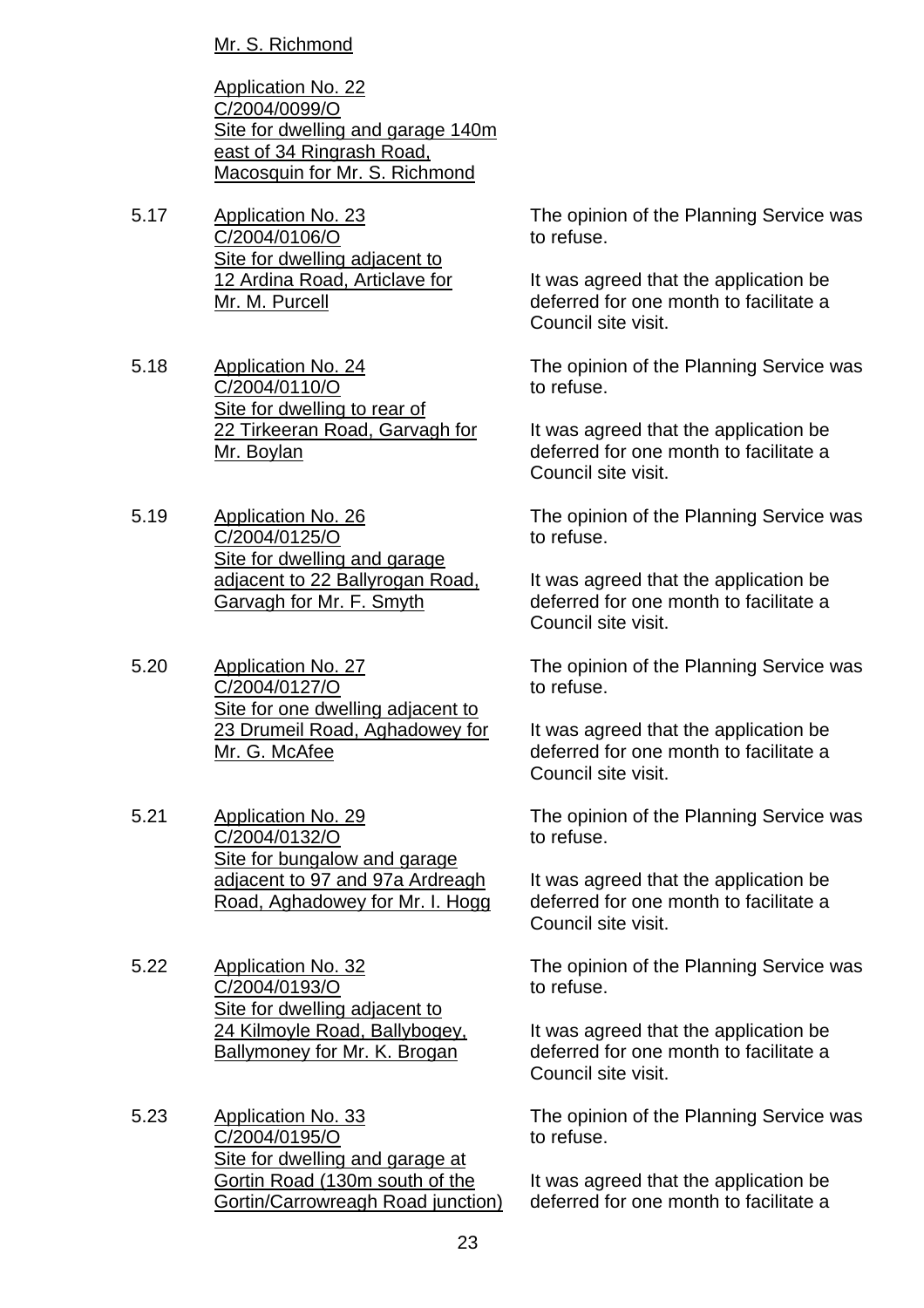Kilrea for D. Wallace Council site visit.

5.24 Application No. 39 C/2004/0253/O Site for dwelling adjacent to 10 Moneysallin Road, Kilrea for Mr. and Mrs. J. McCotter

5.25 Application No. 40 C/2004/0273/O 3 no. sites for new dwellings and detached garages 100m north-east of 100 Mullaghinch Road, Clagan Park, Aghadowey for Miss S. O'Neill

5.26 Application No. 41 C/2004/0279/O Dwelling with detached garage 5m north of 8 Mill Lane, Moneybrannon Road, Coleraine for Mr. and Mrs. J. Kelly

- 5.27 Application No. 42 C/2004/0281/O Site for dwelling and garage 170m south-west of 22 Brone Road, Ballyagan Road, Garvagh for Mr. N. Clyde
- 5.28 Application No. 45 C/2004/0293/O Proposed site for dwelling and garage north of 44 Drumane Road, Kilrea for Mr. T. Madden
- 5.29 Application No. 50 C/2004/0310/O 1 no. dwelling and 1 no. garage adjacent to No. 75 Glen Road, Garvagh for Mr. McNicholl

5.30 Application No. 53 C/2004/0315/O Proposed site for dwelling adjacent to 40 Shanlongford Road, Ringsend for Mr. T. Brown-Kerr

5.31 Application No. 63 C/2004/0338/F Dwelling and garage at junction of Blackrock Road and Blackrock

The opinion of the Planning Service was to refuse.

It was agreed that the application be deferred for one month to facilitate a Council site visit.

The opinion of the Planning Service was to refuse.

It was agreed that the application be deferred for one month to facilitate a Council site visit.

The opinion of the Planning Service was to refuse.

It was unanimously agreed that the application be approved.

The opinion of the Planning Service was to refuse.

It was agreed that the application be deferred for one month to facilitate a Council site visit.

The opinion of the Planning Service was to refuse.

It was agreed that the application be deferred for one month to facilitate a Council site visit.

The opinion of the Planning Service was to refuse.

It was agreed that the application be deferred for one month to facilitate a Council site visit.

The opinion of the Planning Service was to refuse.

It was agreed that the application be deferred for one month to facilitate a Council site visit.

The opinion of the Planning Service was to refuse.

It was agreed that the application be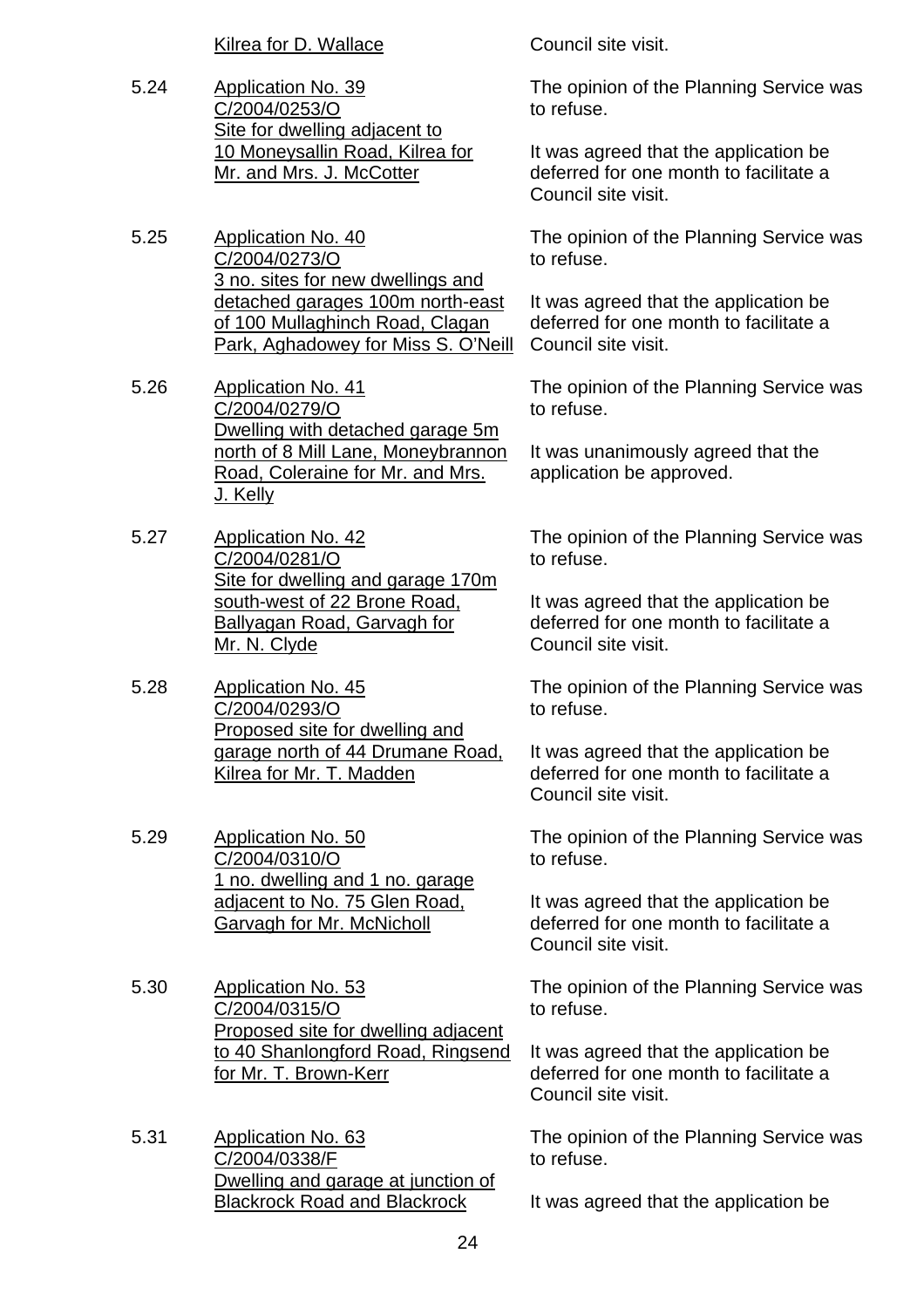Park, Kilrea for Shivenside **Developments** 

5.32 Application No. 64 C/2004/0341/O Proposed site for bungalow adjacent to No. 28 Magheramore Road, Garvagh for Mr. J. Mullan

5.33 Application No. 68 C/2004/0352/O Site for dwelling and detached garage adjacent to 11 Altikeeragh Lane, Castlerock for Mr. A. Boggs

5.34 Application No. 75 C/2004/0371/O Site for dwelling adjacent to 48 Glen Road, Garvagh for Mr. D. McNicholl

5.35 Application No. 76 C/2004/0372/O Site for bungalow and garage approximately 60m north-west of No. 14 Laragh Road, Swatragh for Ms. B. McMullan

5.36 Application No. 80 C/2004/0382/O Site for one and a half storey dwelling and garage 90m east of 83 Moneydig Road, Garvagh for Mr. and Mrs. L. Stewart

5.37 Application No. 82 C/2004/0391/F Change of use on ground floor from video shop to amusement arcade at 33 Railway Road, Coleraine for Mr. S. Lawrence

5.38 Application No. 91 C/2004/0434/O Site for retirement dwelling north west of 24 Leeke Road, Bushmills for J. and M. Twaddle

deferred for one month to facilitate a Council site visit.

The opinion of the Planning Service was to refuse.

It was agreed that the application be deferred for one month to facilitate a Council site visit.

The opinion of the Planning Service was to refuse.

It was agreed that the application be deferred for one month to facilitate a Council site visit.

The opinion of the Planning Service was to refuse.

It was agreed that the application be deferred for one month to facilitate a Council site visit.

The opinion of the Planning Service was to refuse.

It was agreed that the application be deferred for one month to facilitate a Council site visit.

The opinion of the Planning Service was to refuse.

It was agreed that the application be deferred for one month to facilitate a Council site visit.

The opinion of the Planning Service was to approve.

It was agreed that the application be deferred for one month to facilitate further consideration by the Planning Service.

The opinion of the Planning Service was to refuse.

It was agreed that the application be deferred for one month to facilitate a Council site visit.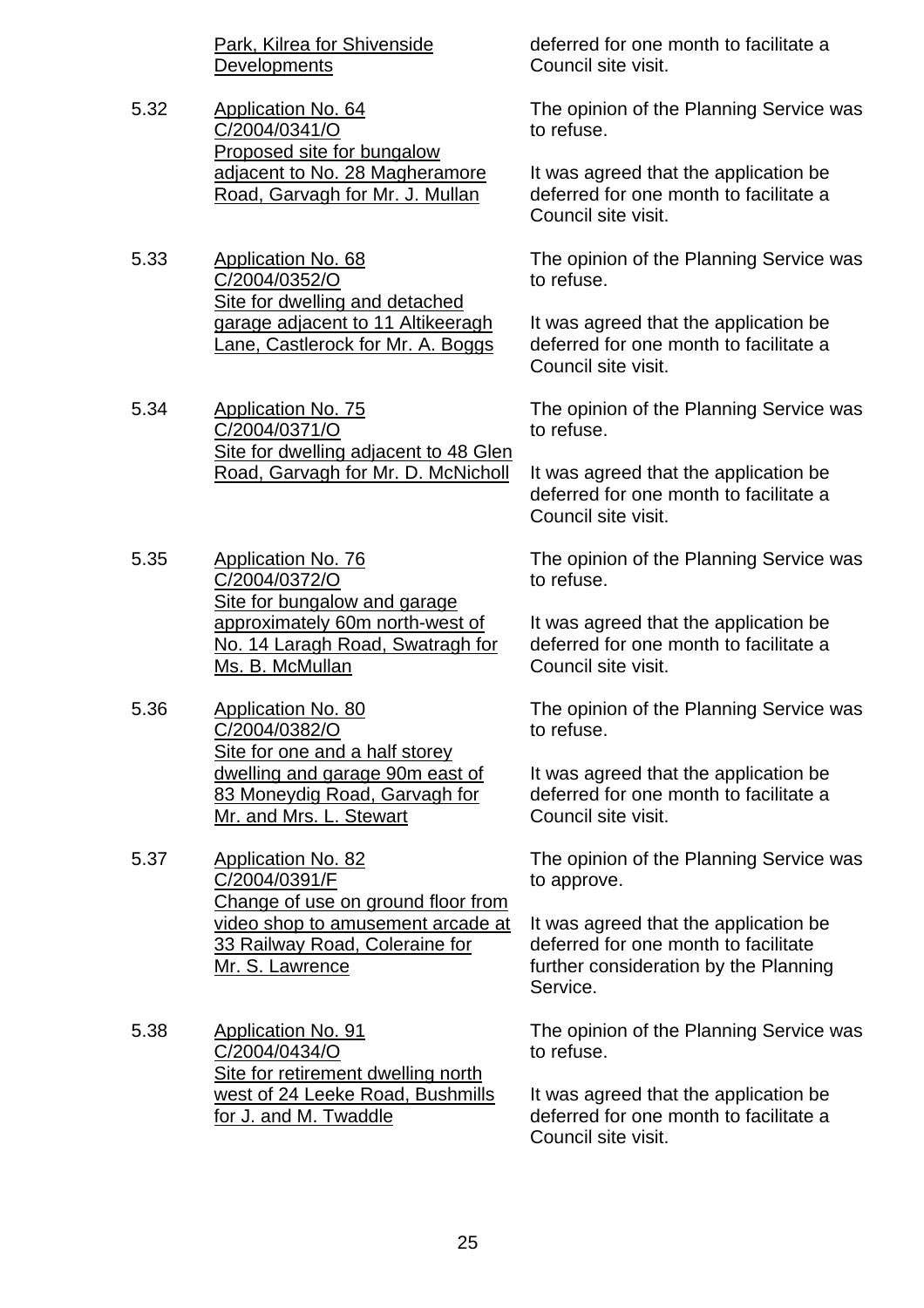## **6.0 GENERAL PLANNING ISSUES**

- Reference was made to Application No. C/2004/0142. Mr. Blackwood advised that a meeting would be taking place between Planning Service and the applicant. Members unanimously supported an approval.
- Reference was made to Application No. C/2002/1028/F Development at Lissadell Avenue, Portstewart. Significant change to proposal with no neighbour notification. Mr. Blackwood would investigate.
- Four applications had not appeared on schedule. Mr. Blackwood advised that there could be a variety of reasons for the delay.
- Cars parked in front garden of house near Hillcrest Filling Station. Mr. Blackwood would investigate the matter.
- Reference was made to Application No. C/2003/0374/F (11 St. Patrick's Avenue, Coleraine). Mr. Blackwood would ascertain the present position.

## **7.0 COUNCIL SITE VISITS**

 Mr. Blackwood advised members that he would be unable to attend the site visits on  $17<sup>th</sup>$  and  $18<sup>th</sup>$  June, 2004 but would try to arrange for Mr. Coates to attend.

## **8.0 THE PLANNING (NORTHERN IRELAND) ORDER 1991 - ENFORCEMENT APPEALS - 11 ASHBOURNE PARK, COLERAINE**

Read letter from the Planning Appeals Commission advising members that the above enforcement appeals would be dealt with by way of a formal hearing.

 Anyone intending to submit a Statement of Case should arrange to supply four copies to the Commission by 4.00 p.m. on  $23^{\text{rd}}$  June, 2004.

The formal hearing would be held on  $21<sup>st</sup>$  July, 2004.

#### **9.0 ENVIRONMENT AND HERITAGE SERVICE** -  **NORTHERN IRELAND SCHEDULED AND STATE CARE HISTORIC MONUMENTS 2003-2004**

Tabled:

 Historic Monuments of Northern Ireland – Scheduled Historic Monuments: Part 1 and Monuments in State Care: Part 2 to 31st March, 2004.

## **10.0 CHAIRMAN'S REMARKS**

The Chairman thanked members and staff for their support during the year.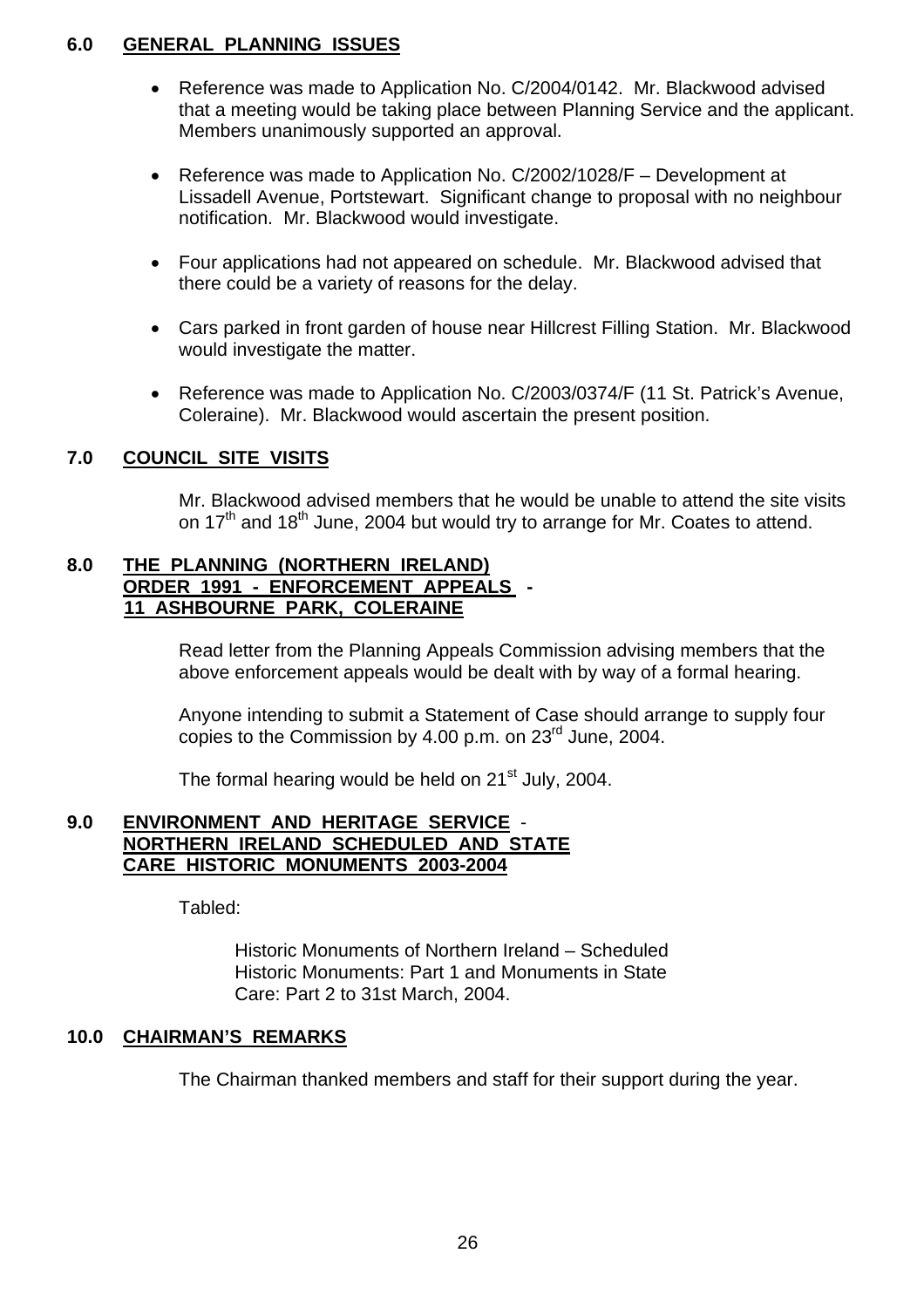## **POLICY AND DEVELOPMENT COMMITTEE**

**15th June, 2004.** 

**Present:** Councillor D. D. Barbour, in the Chair

The Mayor, Councillor R. A. McPherson

The Deputy Mayor, Alderman W. J. McClure

## **Aldermen**

P. E. A. Armitage (Mrs.) W. T. Creelman E. T. Black (Mrs.) B. Leonard

## **Councillors**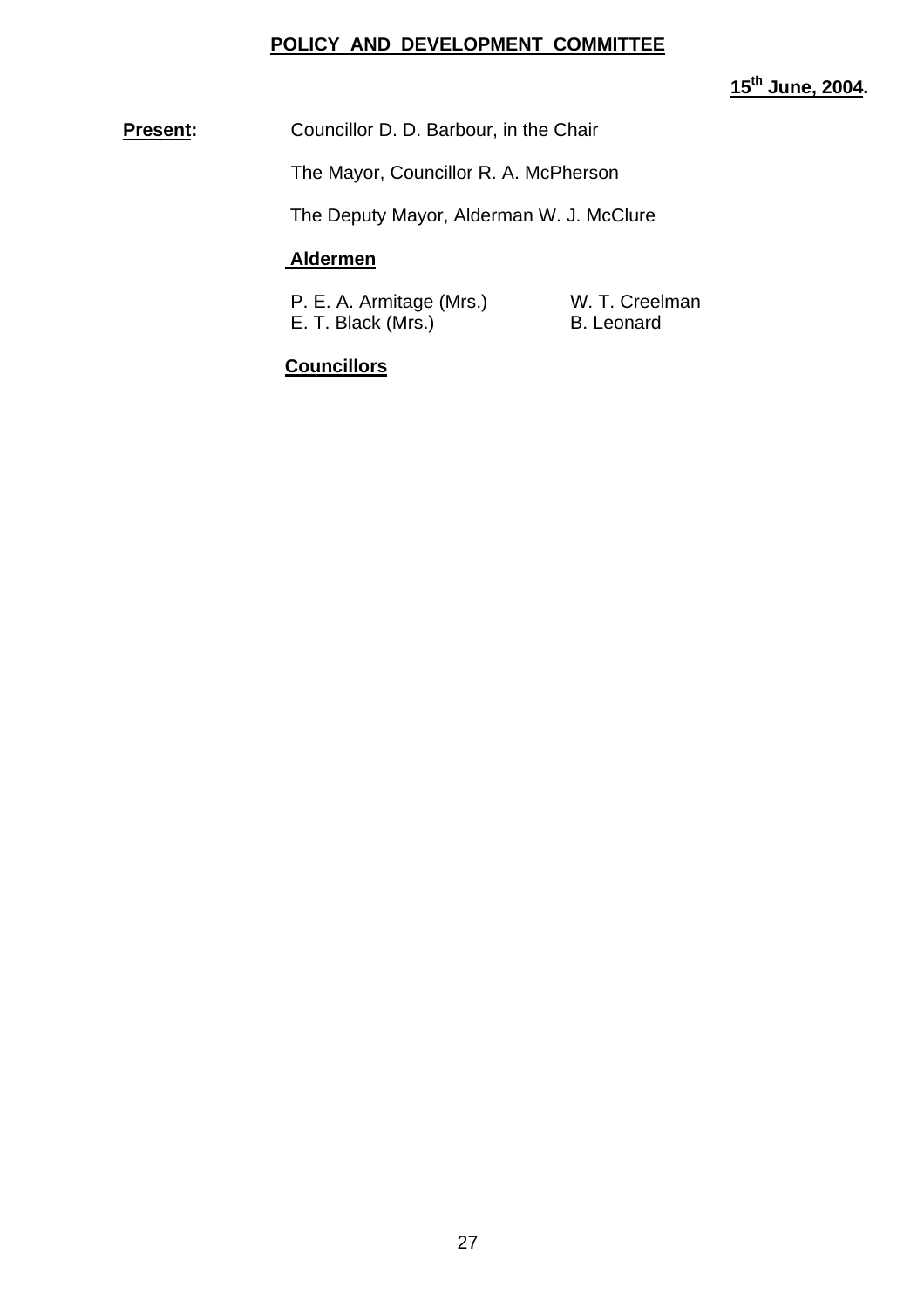C. S. Alexander (Ms.)  $($  ltems  $2.2 - 19.2)$ J. M. Bradley (Items 2.0 – 19.2) O. M. Church (Mrs.) T. J. Deans E. P. Fielding (Mrs.) N. F. Hillis E. A. Johnston (Mrs.) D. McClarty G. L. McLaughlin A. McQuillan E. M. Mullan (Items 4.3 – 19.2)

R. D. Stewart (Items  $1.0 - 4.5$ )

W. J. Watt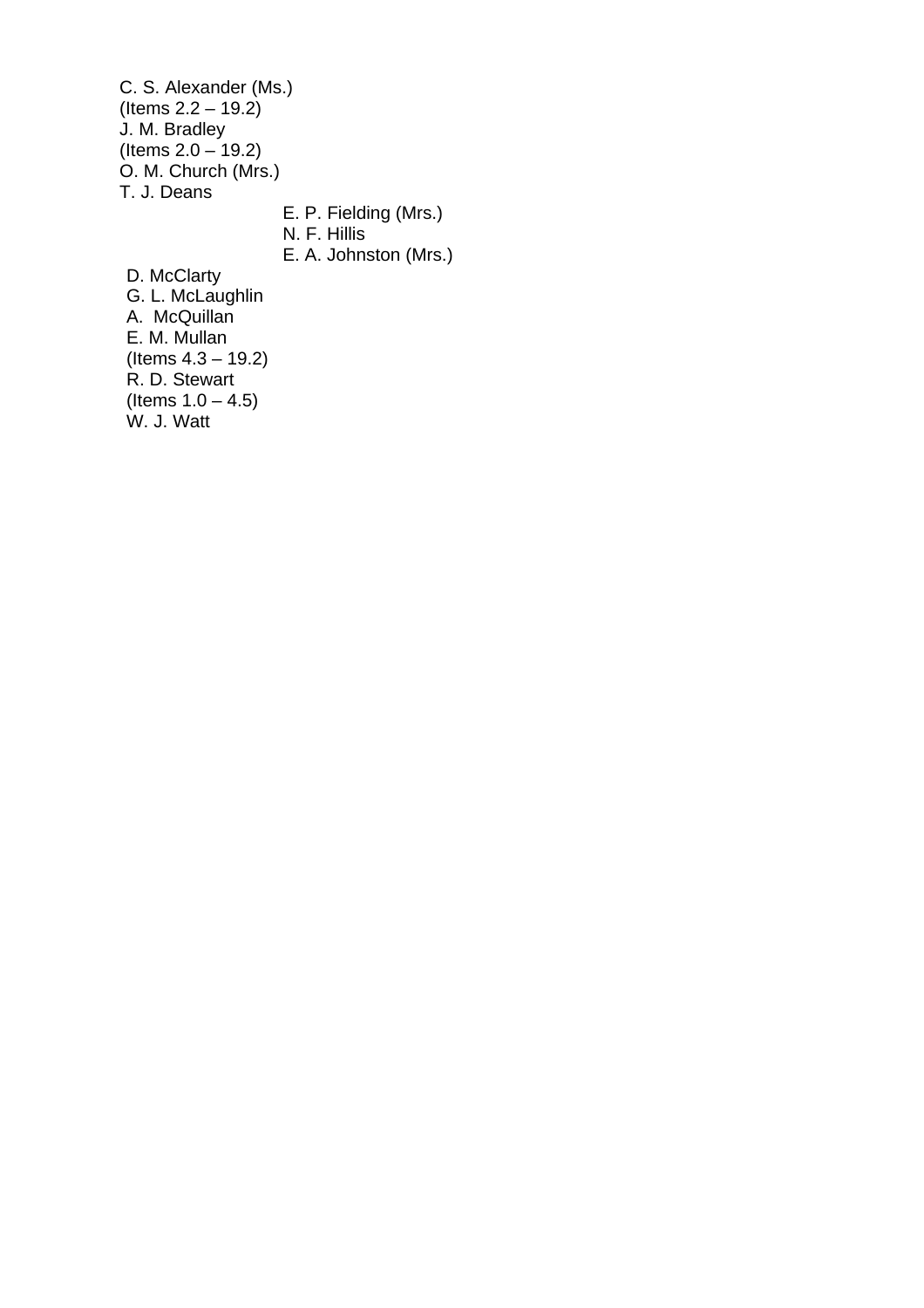**Officers in Attendance:** Town Clerk and Chief Executive, Director of Corporate Services, Director of Environmental Health (Items 1.0 – 4.4), Head of Development Services, Personnel Officer (Items 1.0 – 4.4), Finance Officer (Items 1.0 – 4.4), Technical and Waste Management Officer (Items 1.0 – 4.4), Policy Development Officer, Administrative Officer and Administrative Assistant

**Apology:** Councillor Dallat

## **1.0 APPOINTMENT OF VICE CHAIRMAN**

It was proposed by Councillor Stewart, seconded by Alderman McClure and agreed:

That Councillor Deans be appointed Vice Chairman for the ensuing year.

#### **2.0 APPOINTMENT OF REPRESENTATIVES**

2.1 Social Committee Recommended:

 That Councillors Mrs. Black, Dallat and Mrs. Fielding be re-appointed for the ensuing year.

2.2 Windfarm Group It was recommended that representatives, as listed, be appointed for the ensuing year:

> Alderman Creelman and Councillors Hillis, King, McClarty and Stewart

2.3 North West '200' Sub-<br>It was recommended that representatives, as Committee listed, be appointed for the ensuing year:

> The Mayor, The Deputy Mayor, Alderman Mrs. Armitage and Councillors Ms. Alexander, Deans, Hillis, Johnston and Stewart

## **3.0 TENDER - WHEELED REFUSE CONTAINERS**

Tenders had been received for the supply and delivery of 22,300 No. 240 litre wheeled refuse containers for use In the recycling programme; prices had also been obtained for a variety of bin capacities to be used on a call-off basis over a twelve month period:

| Company                               | <b>Schedule 1</b>              | <b>Schedule 2</b> |                  |                  |                  |                          |  |
|---------------------------------------|--------------------------------|-------------------|------------------|------------------|------------------|--------------------------|--|
|                                       | 22,300 No.<br>240 litre<br>(£) | 140 litre<br>(£)  | 240 litre<br>(£) | 360 litre<br>(£) | 660 litre<br>(£) | <b>1100 litre</b><br>(£) |  |
| Weber Haan,                           |                                |                   |                  |                  |                  |                          |  |
| Germany                               | 280,980                        | 10.20             | 12.80            | 24.10            | 60.80            | 127.30                   |  |
| Sturdy<br>Blessington, Co.<br>Wicklow | 288,785                        | 18.00             | 16.99            | 56.00            | 160.00           | 194.00                   |  |
| Manvik,<br><b>Belfast</b>             | 317.775                        | 12.50             | 14.25            | 36.00            | 115.00           | 135.00                   |  |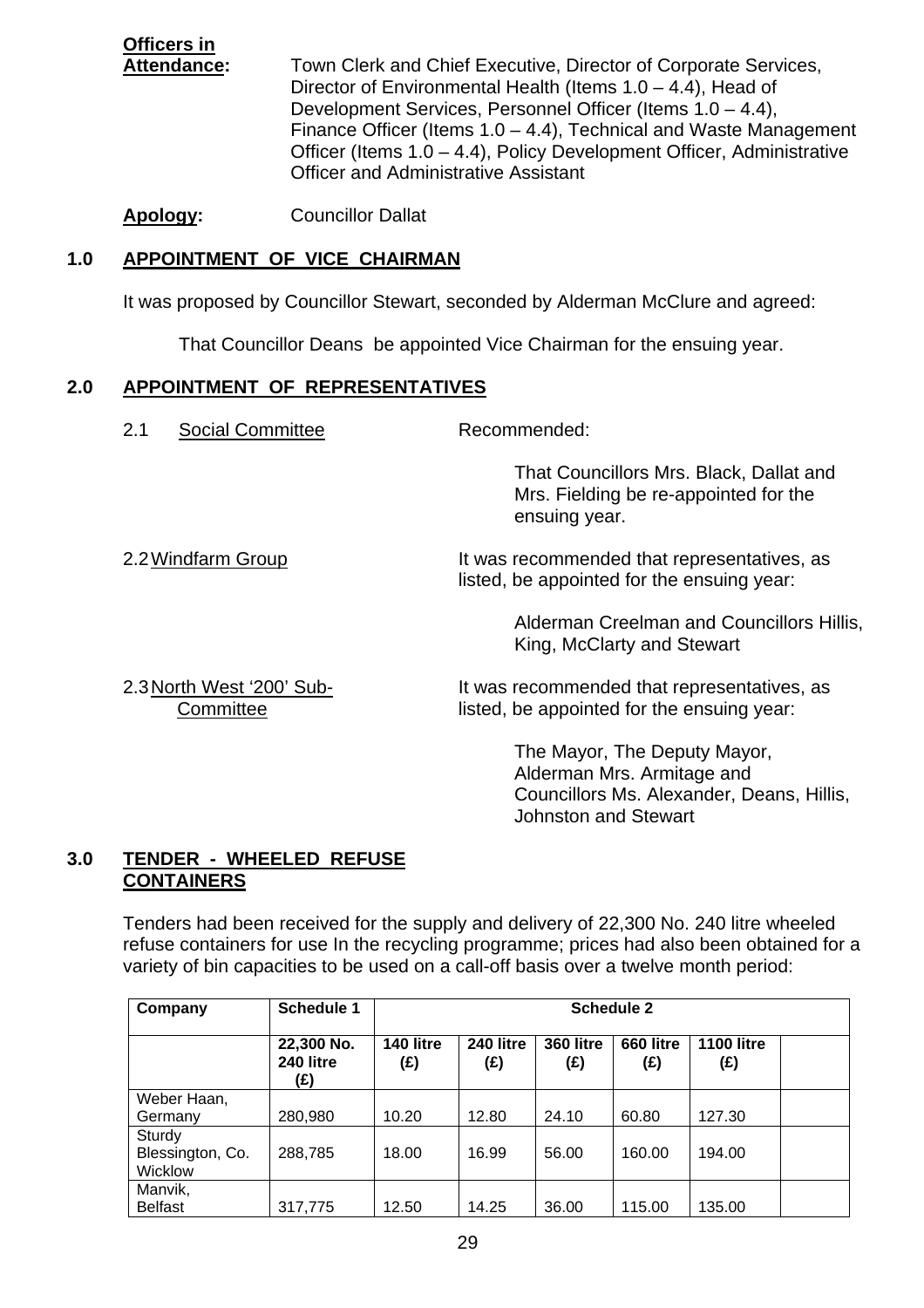| Straight,                 |         |       |       |       |        |        |          |
|---------------------------|---------|-------|-------|-------|--------|--------|----------|
| Leeds                     | 327,587 | 12.91 | 15.09 | 31.64 | 78.18  | 134.55 |          |
| Sulo, High                |         |       |       |       |        |        |          |
| Wycombe                   | 332,399 | 11.39 | 14.92 | 29.35 | 91.56  | 138.59 |          |
| Associated                |         |       |       |       |        |        |          |
| <b>Building Services,</b> | 333,385 | 13.45 | 14.95 | 31.50 | 98.00  | 119.00 | Flat lid |
| Nelson, Lancs.            |         |       |       |       |        |        |          |
| SSI Schaefer,             |         |       |       |       |        |        |          |
| Hampshire                 | 334,500 | 13.00 | 15.00 | 35.00 | 120.00 | 160.00 |          |
| Ico Plastic Ltd.,         |         |       |       |       |        |        |          |
| Warwickshire              | 356,115 | 13.05 | 16.45 | 38.50 | 120.00 | 145.10 | Flat lid |
| PWS Greenline,            |         |       |       |       |        |        |          |
| Leicestershire            | 354,570 | 14.10 | 16.40 | 32.10 | 125.00 | 139.00 | Flat lid |
| Craemer                   |         |       |       |       |        |        |          |
| Environmental             | 355,685 | 13.66 | 15.95 | 39.20 | 79.90  | 105.50 |          |
| Systems, Hadley,          |         |       |       |       |        |        |          |
| Tedford                   |         |       |       |       |        |        |          |

Recommended:

 That Council accept the lowest tender from Weber Haan, Germany for 22,300 No. 240 litre containers at a cost of £280,980 and that the prices submitted by Weber Haan for the various capacities of container be accepted to be used on a call-off basis for a 12 month period.

## **4.0 CORPORATE SERVICES REPORT**

The Report of the Director of Corporate Services was considered (previously supplied).

Matters arising:

| 4.1 | <b>Approved Duties</b>      | Council is recommended to approve all meetings<br>held under the auspices of the National<br>Association of Councillors as "approved duties". |
|-----|-----------------------------|-----------------------------------------------------------------------------------------------------------------------------------------------|
| 4.2 | <b>Welcome and Thanks</b>   | Committee welcomed Ms. Colette Ward,<br>Personnel Officer, to her first meeting of<br>Committee following her recent illness.                 |
|     |                             | Ms. Ward thanked members and staff for their<br>support during her illness.                                                                   |
| 4.3 | <b>Single Status Update</b> | Council is recommended to adopt the<br>recommendations of the Staff Working Group on<br>Single Status, viz:                                   |
|     |                             | To approve the approach to<br>$\bullet$<br>progressing Single Status as outlined in<br>the report.                                            |
|     |                             | To agree the appointment of a<br>$\bullet$<br>temporary Personnel Assistant.                                                                  |
| 4.4 | <b>Environmental Health</b> | Council is recommended to adopt the                                                                                                           |

**Department – Staffing recommendations of the Staff Working Group on** Proposals Environmental Health Department staffing proposals, viz: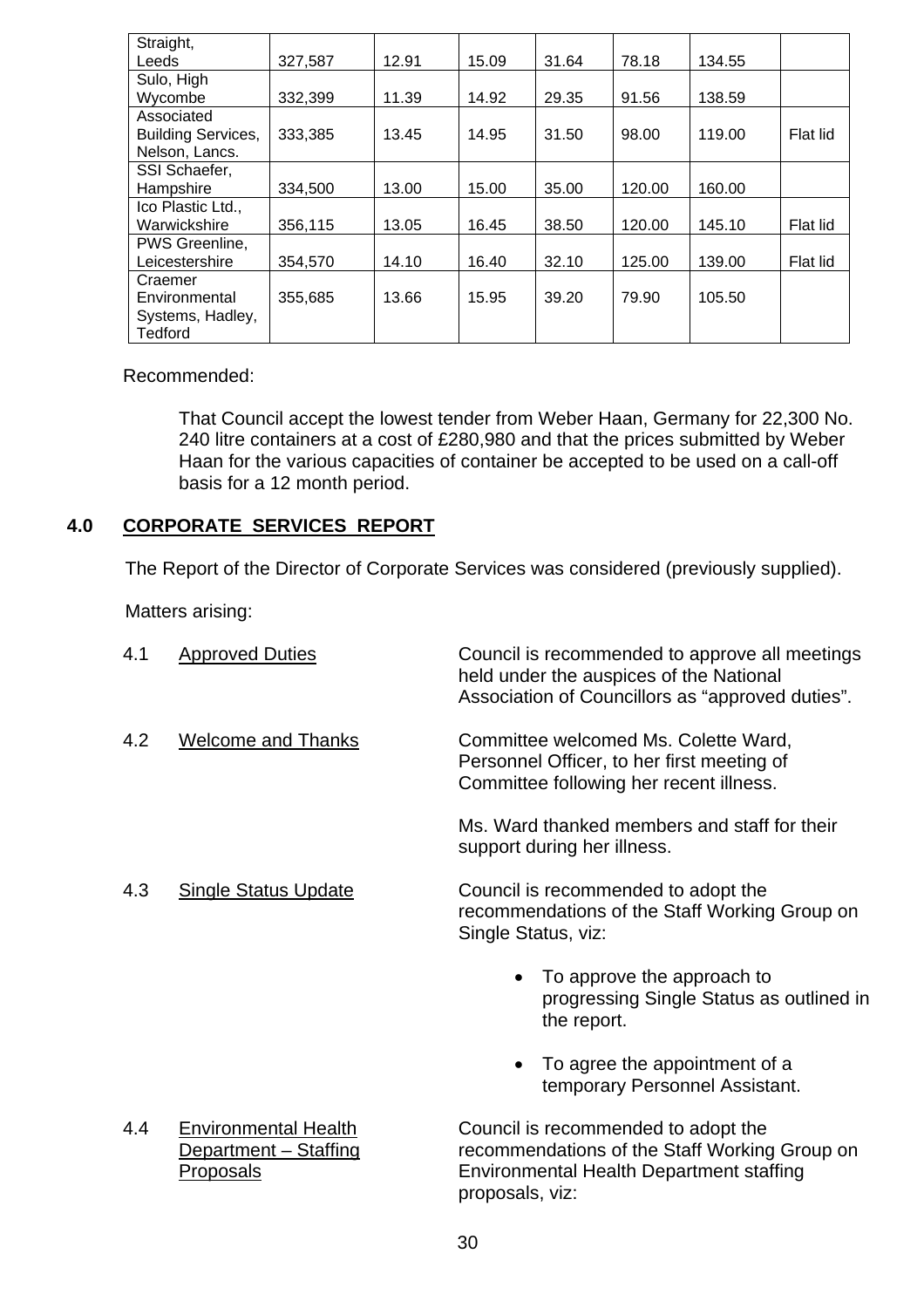- (i) Re-allocate one half of an Environmental Health Officer unit from industrial pollution and air quality work to progression of the new public health agenda.
- (ii) Create a new full time post of Technician for industrial pollution control.
- (iii) Create a new full time post of Education Officer to support the Dog Warden/Enforcement Team.
- (iv) Re-allocate existing clerical resources to cover some of the Environmental Health Officers' administrative work.
- (v) Re-designate one Environmental Health Officer as Senior Environmental Health Officer.
- (vi) Re-designate the post of Safety Officer to that of Risk Manager.

#### 4.5 Matters for Information

| 4.5.1 | Appointments                            | The following appointments had been made in<br>accordance with the Local Government Staff<br>Commission's Code of Procedures on<br>Recruitment<br>and Selection:                                                                                               |
|-------|-----------------------------------------|----------------------------------------------------------------------------------------------------------------------------------------------------------------------------------------------------------------------------------------------------------------|
|       |                                         | <b>Technical Services Department</b>                                                                                                                                                                                                                           |
|       |                                         | Refuse Collector (Replacement) - Mr. R. T.<br><b>McPeak</b>                                                                                                                                                                                                    |
|       |                                         | LGV Driver (New Post) - Mr. G. Donnelly                                                                                                                                                                                                                        |
|       |                                         | <b>Leisure Services Department</b>                                                                                                                                                                                                                             |
|       |                                         | Part Time Housekeeper/Cleaner (1 Replacement,<br>1 New Post) - Mrs. J. Watt and Ms. P.<br>McGonigle.                                                                                                                                                           |
| 4.5.2 | <b>Freedom of Information</b><br>Update | Committee noted that full implementation of the<br>Freedom of Information Act in January, 2005<br>would have implications for members; further<br>guidance would be given in due course and<br>training/awareness sessions would be arranged<br>later in 2004. |
|       | 4.5.3 Annual Accounts                   | Committee noted information on Council's Annual<br>Report and Accounts for the year ending 31 <sup>st</sup><br>March, 2004 as contained in the report.                                                                                                         |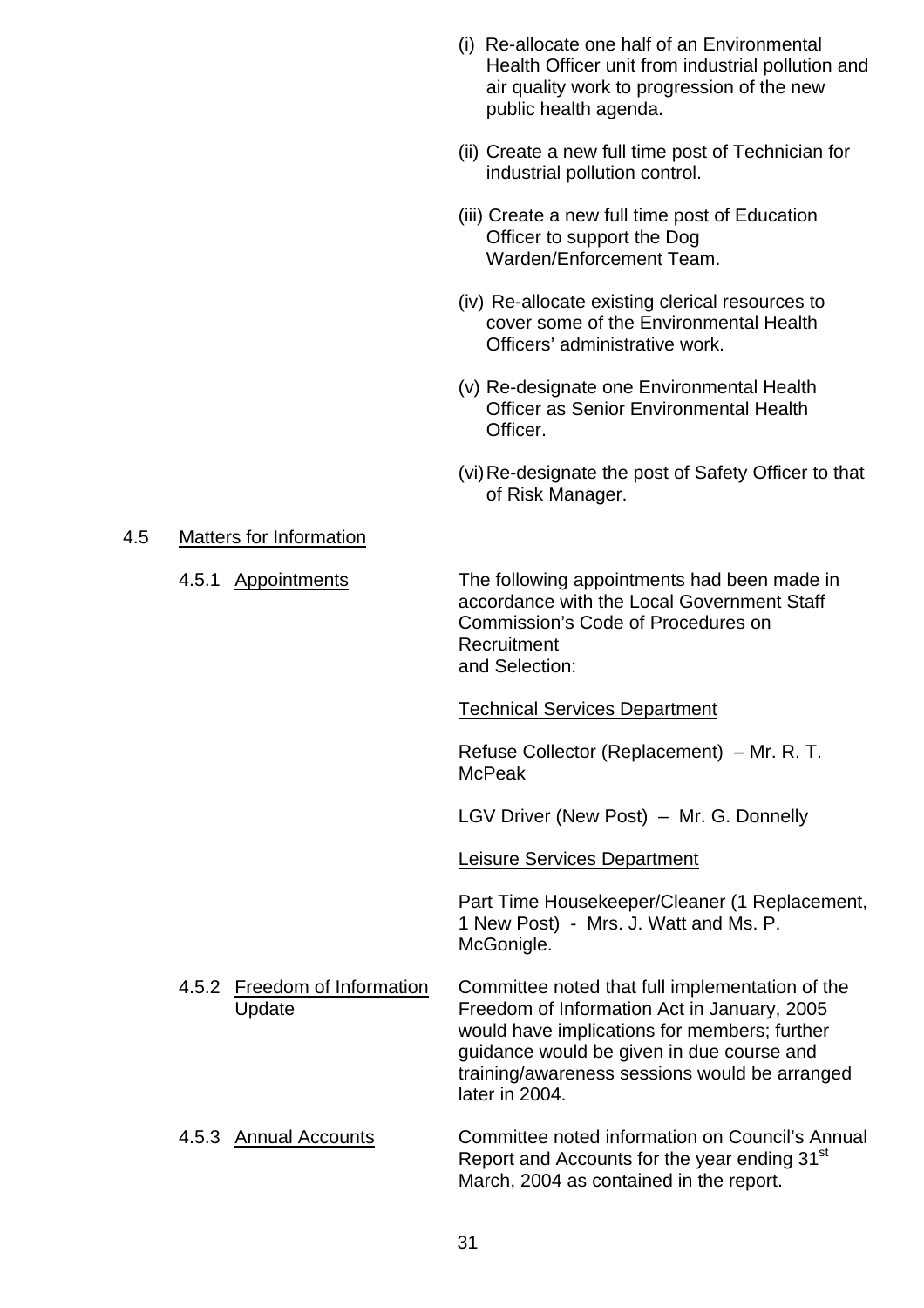4.5.4 Accounts Committee noted that creditors' payments for May 2004, as per lists circulated, had been issued as follows:

> Revenue A/C - £501,576.50 Capital A/C - £225,947.11 Petty Cash A/C - £138,705.12

## **5.0 DEVELOPMENT SERVICES REPORT**

The Report of the Head of Development Services was considered (previously supplied).

Matters arising:

 5.1 East Strand Public Amenity Consideration was given to proposals for Block development of this amenity, subject to the outcome of grant application to the Natural Rural Resource Tourism Initiative (NRRTI), as detailed in the report.

Recommended:

- (i) That if the grant application is successful and the watersports feasibility study is positive, Council should proceed with phases 1 and 2 of the proposal ie a toilet block and a watersports centre on the same site.
- (ii) That if the grant application is successful and the watersports feasibility study is negative, Council should proceed with phase 1 of the proposal ie the toilet block development.
- Shore Championships this event. 9<sup>th</sup>/10<sup>th</sup> October, 2004
- Update detailed in the report.
- 
- 

5.2 All Ireland Master Angler Council is recommended to contribute £200 to

5.3 Regional Tourism Review Committee noted information on this item, as

 5.4 Northern Ireland Tourism Members noted with pleasure that the Cromore Awards **Halt, Portstewart, had won the B&B/Guest House**  of the Year award in the recent Northern Ireland Tourism Awards scheme.

 5.5 Matters for Information Committee noted information, as previously requested by members, on the following items:

- **Wind Farm Update**
- Lignite Mine Update
- Tourism Literature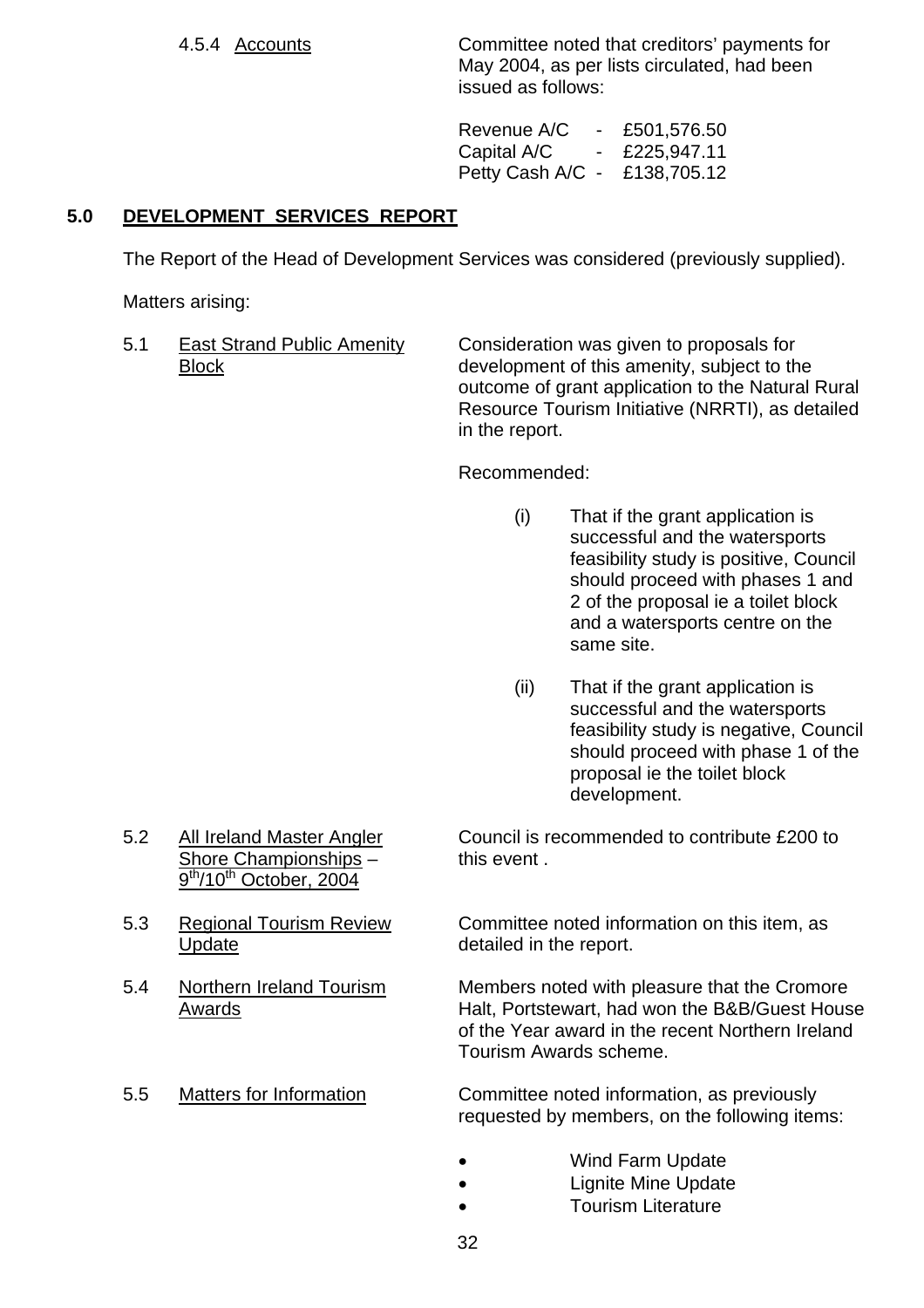5.6 Working Together Event - Members noted that this event would take place 21st June, 2004 in the Brown Trout Inn, Aghadowey.

## **6.0 PROVISION OF LEGAL SERVICES TO COUNCIL**

Consideration was given to the report of the Town Clerk and Chief Executive (previously supplied).

 During the ensuing discussion, members' references regarding the need to keep the provision of specialist legal services under review, were noted.

## **7.0 DRUGS WORKING GROUP - RECOMMENDATION**

Council is recommended to adopt the recommendations of the Drugs Working Group viz:

- That Council should participate in the Causeway Forum of the Northern Drugs and Alcohol Co-ordinating Team, encouraging more co-ordination between the participants and the early production of directory of available support in the Causeway area.
- That Council, through its membership of the Community Safety Partnership, should seek to establish projects to address drugs and alcohol problems as a priority.

## **8.0 DEPARTMENT FOR REGIONAL DEVELOPMENT - CONSULTATION PAPER ON TRANSPORT PROGRAMME FOR PEOPLE WITH DISABILITIES**

 Consideration was given to this consultation paper and the summary paper provided by the Policy Development Officer (previously supplied) and, following discussion, it was recommended:

 That Council's response to this consultation document be based on the items highlighted in the summary paper.

#### **9.0 DEPARTMENT FOR REGIONAL DEVELOPMENT - FUTURE INVESTMENT IN THE RAIL NETWORK IN NORTHERN IRELAND - POSITION REPORT**

Consideration was given to this position report (previously supplied) and, following discussion, it was recommended:

 That the position report be considered further at the next meeting of Council on 22<sup>nd</sup> June, 2004 and that the meeting start at 7.00 pm.

## **10.0 CONSULTATION LIST**

The following consultation papers had been received and were available for members who wished to consider making a response: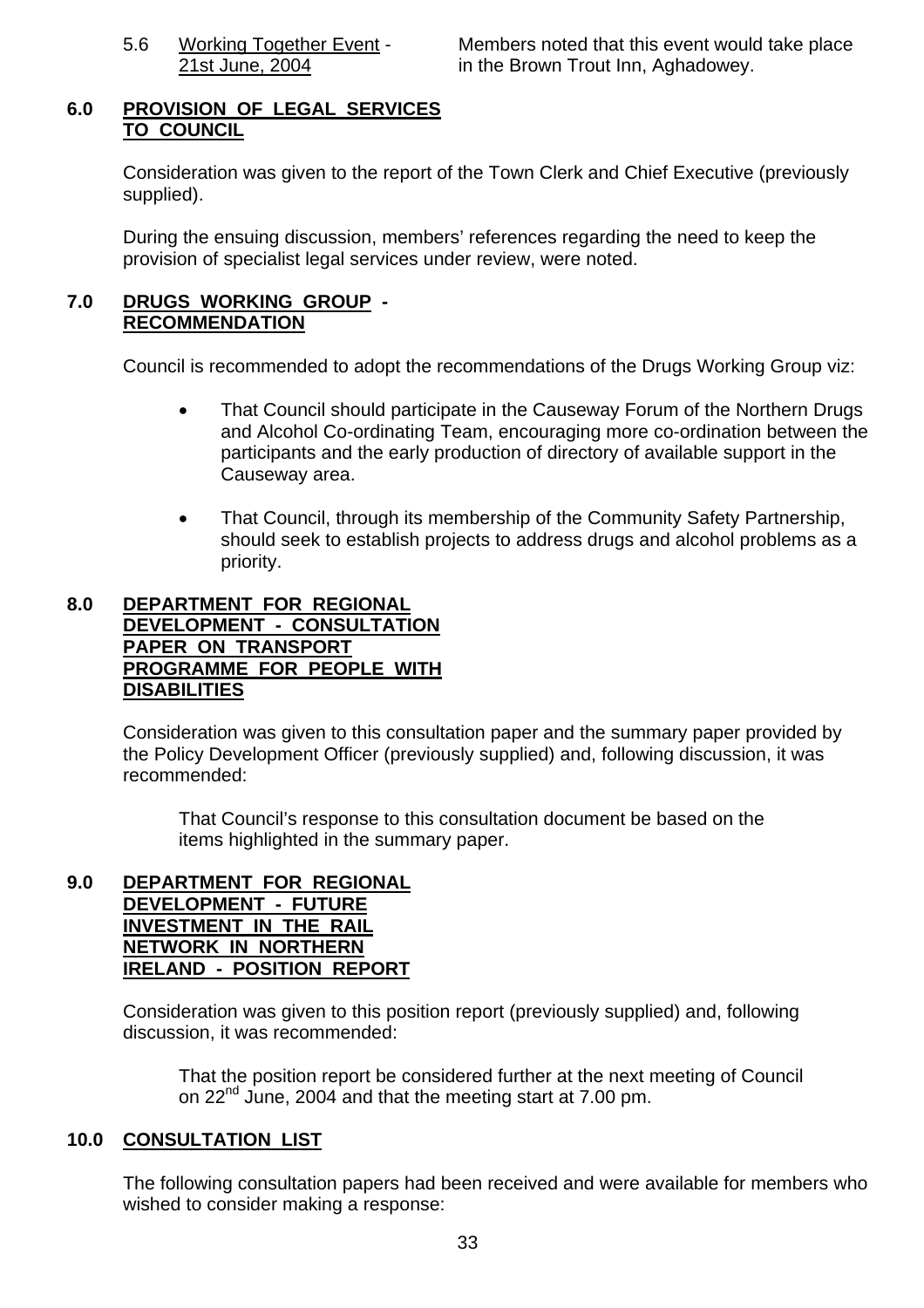(i) Department for Employment and Learning - "Conduct of Employment Agencies and Employment Businesses in Northern Ireland"

Comments due by: 6<sup>th</sup> August, 2004

 (ii) Department of Enterprise, Trade and Investment - "Credit Unions and Industrial and Provident Societies Review : Initial Consultation on Proposals for Modernisation of Northern Ireland Policy on Credit Unions and Industrial and Provident Societies"

Comments due by: 20<sup>th</sup> August, 2004

 (iii) Department of the Environment - "Proposed Legislative Amendments Concerning Driving Licences and Seat Belt Wearing"

Comments due by: 24<sup>th</sup> August, 2004

 (iv) Office of the First Minister and Deputy First Minister - "New TSN - The Way Forward Towards an Anti-Poverty Strategy" (previously supplied)

Comments due by: 3<sup>rd</sup> September, 2004

#### **11.0 NORTHERN IRELAND COMMITTEE ICTU - " WATER REFORM PROPOSALS - CHARGES"**

Committee noted information as contained in this letter (previously supplied).

## **12.0 POSTWATCH NORTHERN IRELAND - "POSTWATCH SAVES NORTHERN IRELAND POST OFFICES"**

Committee noted information as contained in this letter (previously supplied).

## **13.0 POST OFFICE - "POST OFFICE AREA REVIEW EAST LONDONDERRY - LAUREL HILL BRANCH"**

Committee noted information as contained in this letter (previously supplied).

## **14.0 NORTHERN IRELAND OFFICE - "LEGISLATION TO PROTECT MINORITY GROUPS"**

 Read letter from the Private Secretary to the Secretary of State in response to Council's Motion on 27<sup>th</sup> April, 2004 supporting new legislation to combat racism.

Noted.